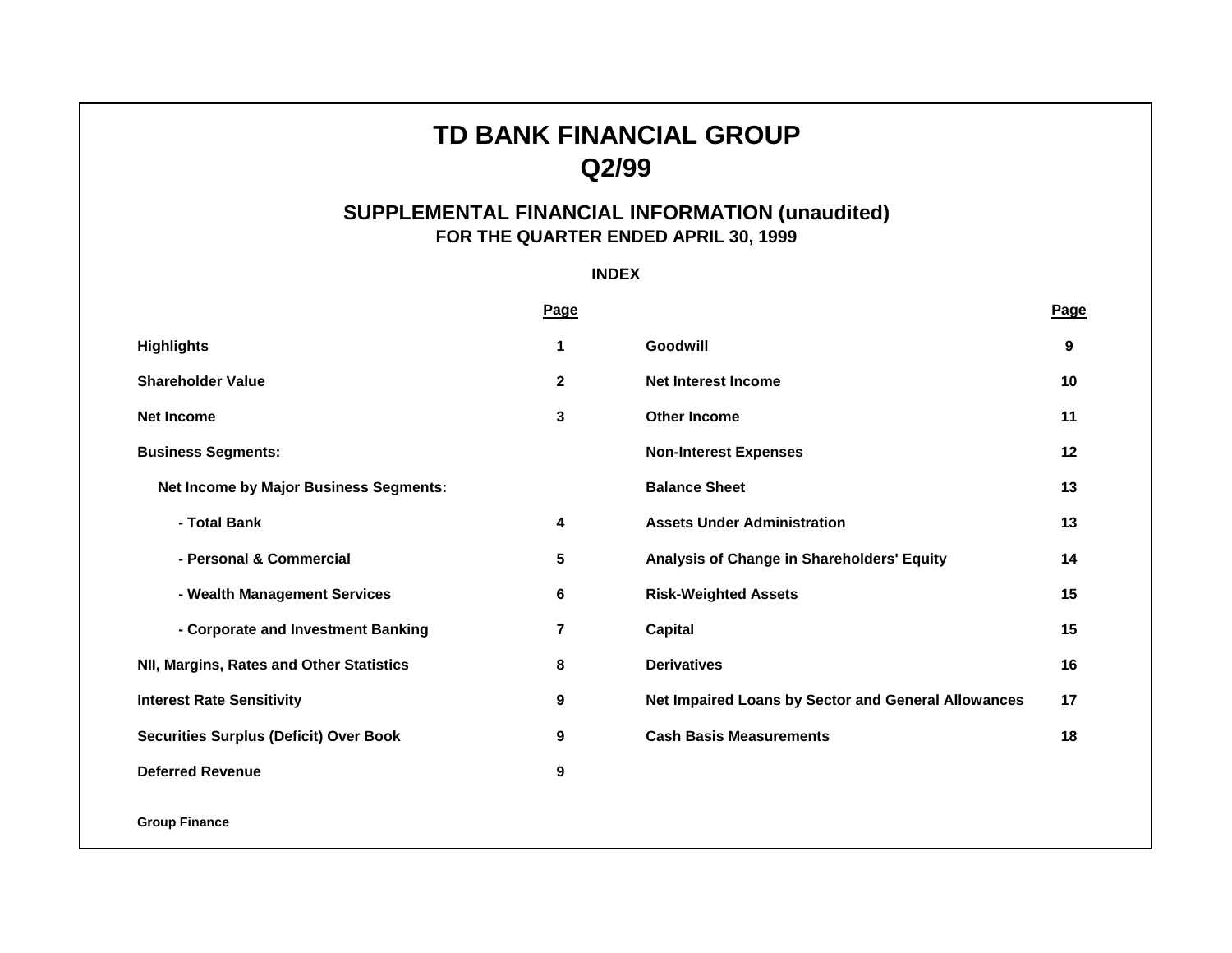#### **HIGHLIGHTS**

<span id="page-1-0"></span>

|                                                           |             |              |           |                 |            | <b>QUARTER</b>          |             |             |             |                         | YEAR TO DATE |             |
|-----------------------------------------------------------|-------------|--------------|-----------|-----------------|------------|-------------------------|-------------|-------------|-------------|-------------------------|--------------|-------------|
|                                                           | <b>LINE</b> |              | 1997      |                 |            |                         | 1998        |             | 1999        |                         |              |             |
|                                                           | #           | $\mathbf{2}$ | 3         | 4               | 1          | $\overline{\mathbf{2}}$ | 3           | 4           | 1           | $\overline{\mathbf{2}}$ | 1998         | 1999        |
| Results of operations (\$ millions)                       |             |              |           |                 |            |                         |             |             |             |                         |              |             |
| Net income                                                | 1           | \$<br>240    | \$<br>295 | 289<br>\$       | \$<br>293  | 307<br>\$               | 287<br>\$   | 234<br>\$   | \$<br>312   | 348                     | \$<br>600    | 660         |
| Net interest income (TEB)                                 | 2           | 726          | 739       | 798             | 810        | 772                     | 784         | 774         | 838         | 752                     | 1,582        | 1,590       |
| Total revenue (TEB)                                       | 3           | 1,291        | 1,396     | 1,686           | 1,517      | 1,600                   | 1,789       | 1,431       | 1,775       | 1,796                   | 3,117        | 3,571       |
|                                                           |             |              |           |                 |            |                         |             |             |             |                         |              |             |
| Per common share                                          |             |              |           |                 |            |                         |             |             |             |                         |              |             |
| Net income - cash basis                                   | 4           | \$<br>.90    | .99       | \$<br>.97       | \$<br>1.06 | \$<br>1.03              | .96<br>\$   | \$<br>.78   | \$<br>1.05  | \$1.17                  | \$<br>2.09   | 2.22<br>\$  |
| Net income - accrual basis                                | 5           | .78          | .96       | .95             | .95        | 1.00                    | .93         | .74         | 1.01        | 1.14                    | 1.95         | 2.15        |
|                                                           |             |              |           |                 |            |                         |             |             |             |                         |              |             |
| <b>Financial position (\$ billions)</b>                   |             |              |           |                 |            |                         |             |             |             |                         |              |             |
| Total assets                                              | 6           | \$153.2      | \$156.1   | \$163.9         | \$177.0    | \$189.5                 | \$208.7     | \$181.8     | \$213.5     | \$208.0                 | \$189.5      | \$208.0     |
| Total common equity                                       | 7           | 6.3          | 6.5       | 6.8             | 7.0        | 7.2                     | 7.5         | 7.7         | 7.8         | 7.9                     | 7.2          | 7.9         |
|                                                           |             |              |           |                 |            |                         |             |             |             |                         |              |             |
| Other (\$ millions)                                       |             |              |           |                 |            |                         |             |             |             |                         |              |             |
| Net interest margin (TEB)                                 | 8           | 2.40%        | 2.26 %    | 2.31 %          | 2.21 %     | 2.04 %                  | 1.88%       | 1.72%       | 1.84 %      | 1.70%                   | 2.12%        | 1.77%       |
| Net impaired loans                                        | 9           | \$<br>367    | \$<br>285 | \$<br>(79)      | \$<br>84   | \$<br>(78)              | \$<br>(321) | \$<br>(259) | \$<br>(431) | \$<br>(427)             | \$<br>(78)   | (427)<br>\$ |
| Net impaired loans as a % of net loans*                   | 10          | $.4\%$       | $.3\%$    | (.1)%           | $.1\%$     | (.1)%                   | (.3)%       | (.3)%       | (.4)%       | (.4)%                   | (.1)%        | (.4)%       |
| PCL as a % of net average loans*                          | 11          | .20          | .19       | 1.09            | .27        | .28                     | 1.11        | .25         | .71         | .31                     | .27          | .51         |
| PCL excluding special charge as a % of net average loans* | 12          | .20          | .19       | .18             | .27        | .28                     | .26         | .25         | .30         | .31                     | .27          | .31         |
| Securities - surplus over book                            | 13          | \$<br>507    | 893<br>\$ | 674<br>\$       | \$<br>753  | 965<br>\$               | 770<br>\$   | 477<br>\$   | \$<br>900   | \$1,534                 | 965<br>\$    | \$1,534     |
| Net common equity to risk-weighted assets ratio           | 14          | 5.7%         | 6.1%      | 6.1%            | 6.2%       | 6.2%                    | 6.4%        | 6.4%        | 6.2%        | 6.3%                    | 6.2%         | 6.3%        |
| Tier 1 capital ratio                                      | 15          | 6.3          | 6.7       | 6.6             | 7.1        | 7.1                     | 7.3         | 7.2         | 7.0         | 7.0                     | 7.1          | 7.0         |
| Total capital ratio                                       | 16          | 9.4          | 10.0      | 10.2            | 10.8       | 10.7                    | 11.2        | 11.0        | 10.6        | 10.6                    | 10.7         | 10.6        |
| Efficiency ratio                                          | 17          | 63.5         | 60.9      | 56.6            | 60.3       | 61.6                    | 57.8        | 71.5        | 60.3        | 63.4                    | 60.9         | 61.9        |
| Efficiency ratio-excluding goodwill and one-time gains    | 18          | 60.7         | 60.4      | 63.8            | 59.7       | 61.0                    | 64.3        | 70.6        | 61.7        | 62.7                    | 60.4         | 62.2        |
| Number of full-time equivalent staff at period end        | 19          | 27,458       | 27,645    | 28,001          | 28,582     | 29,445                  | 29,920      | 29,236      | 29,394      | 30,186                  | 29,445       | 30,186      |
| Number of retail bank and brokerage outlets               | 20          | 1,104        | 1,115     | 1,115           | 1,147      | 1,146                   | 1,153       | 1,185       | 1,188       | 1,177                   | 1,146        | 1,177       |
| Rating of senior debt: Moody's                            | 21          | Aa2          | Aa2       | Aa <sub>2</sub> | Aa2        | Aa2                     | Aa2         | Aa3         | Aa3         | Aa <sub>3</sub>         | Aa2          | Aa3         |
| Standard and Poor's                                       | 22          | AA           | AA        | AA              | AA         | AA                      | AA          | AA          | AA          | AA-                     | AA           | AA-         |

\* Includes customers' liability under acceptances.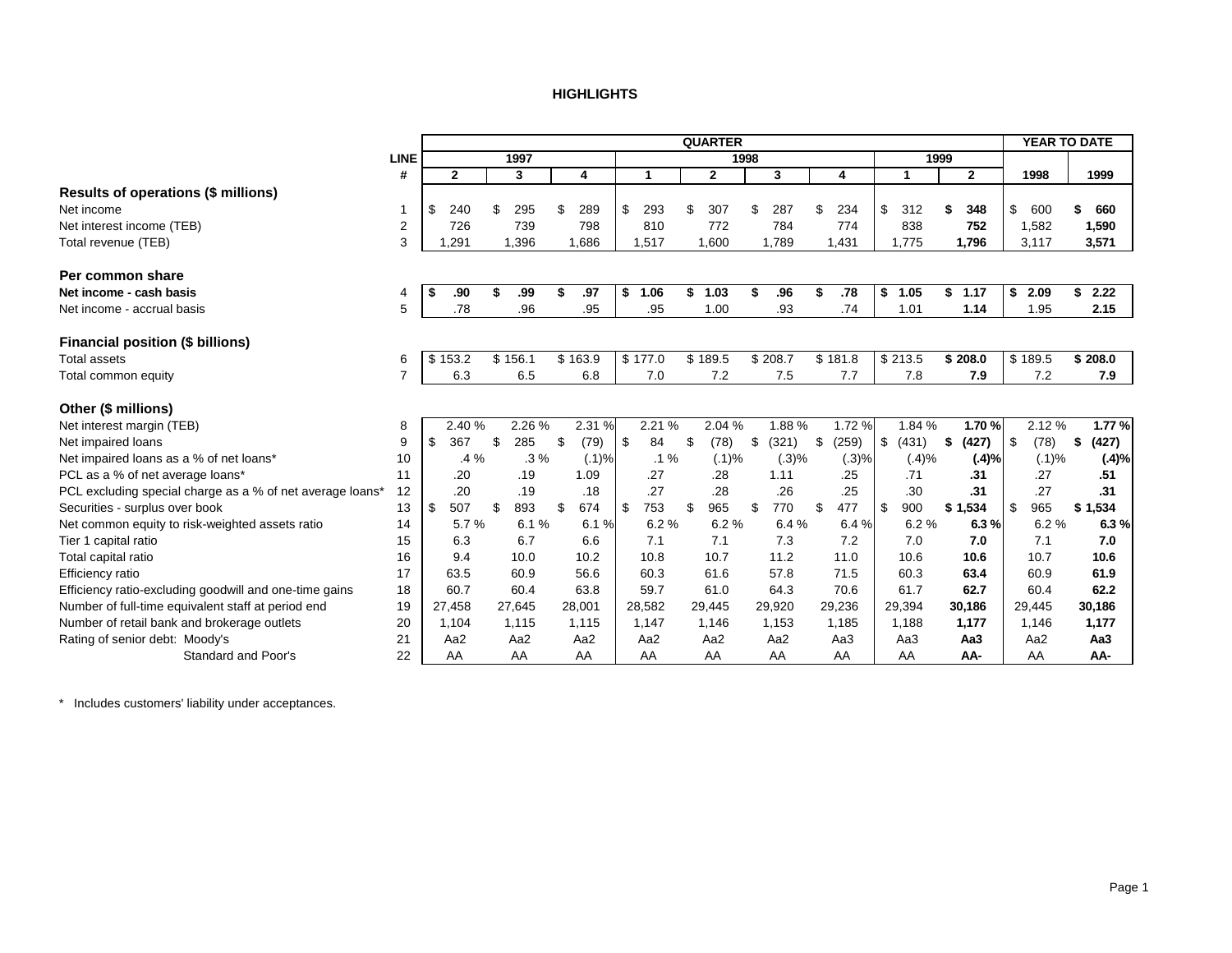# **SHAREHOLDER VALUE**

<span id="page-2-0"></span>

|                                          |                |              |        |           |        | <b>QUARTER</b> |          |               |        |              |        | <b>YEAR TO DATE</b> |
|------------------------------------------|----------------|--------------|--------|-----------|--------|----------------|----------|---------------|--------|--------------|--------|---------------------|
|                                          | <b>LINE</b>    |              | 1997   |           |        | 1998           |          |               | 1999   |              |        |                     |
|                                          | #              | $\mathbf{2}$ | 3      | 4         |        | $\mathbf{2}$   | 3        | 4             |        | $\mathbf{2}$ | 1998   | 1999                |
| Per common share                         |                |              |        |           |        |                |          |               |        |              |        |                     |
| Net income - cash basis                  |                | .90          | .99    | .97<br>\$ | \$1.06 | \$1.03         | .96<br>S | .78<br>S      | \$1.05 | \$1.17       | \$2.09 | \$2.22              |
| Net income - accrual basis               | $\overline{2}$ | .78          | .96    | .95       | .95    | 1.00           | .93      | .74           | 1.01   | 1.14         | 1.95   | 2.15                |
| <b>Dividends</b>                         | 3              | .28          | .28    | .28       | .32    | .32            | .34      | .34           | .34    | .34          | .64    | .68                 |
| Book value                               | 4              | 21.39        | 21.92  | 22.75     | 23.62  | 24.12          | 25.19    | 25.87         | 26.26  | 26.51        | 24.12  | 26.51               |
| Closing market price                     | 5              | 39.50        | 44.55  | 51.65     | 53.60  | 65.30          | 59.65    | 45.90         | 63.00  | 77.85        | 65.30  | 77.85               |
| <b>Financial ratios and statistics</b>   |                |              |        |           |        |                |          |               |        |              |        |                     |
| Return on common equity - cash basis     | 6              | 19.2 %       | 19.8 % | 18.7 %    | 20.2%  | 19.6 %         | 17.3 %   | <b>13.6 %</b> | 17.8%  | 20.1%        | 19.9 % | 19.0 %              |
| Return on common equity - accrual basis  | $\overline{7}$ | 15.2         | 17.8   | 16.8      | 16.3   | 17.3           | 15.0     | 11.7          | 15.5   | 17.6         | 16.8   | 16.6                |
| Return on assets                         | 8              | .69          | .77    | .73       | .67    | .68            | .58      | .45           | .58    | .68          | .68    | .63                 |
| Return on risk-weighted assets           | 9              | 1.01         | 1.18   | 1.14      | 1.14   | 1.23           | 1.10     | .89           | 1.15   | 1.28         | 1.18   | 1.22                |
| Dividend yield (1)                       | 10             | 2.8          | 2.6    | 2.5       | 2.1    | 1.9            | 2.0      | 2.7           | 2.5    | 1.8          | 2.0    | 2.0                 |
| Common dividend payout ratio             | 11             | 36.0         | 28.9   | 29.6      | 33.7   | 32.0           | 36.7     | 45.4          | 33.5   | 30.0         | 32.8   | 31.7                |
| Closing market price to book value       | 12             | 1.85         | 2.03   | 2.27      | 2.27   | 2.71           | 2.37     | 1.77          | 2.40   | 2.94         | 2.71   | 2.94                |
| Price earnings ratio (2)                 | 13             | 12.5         | 13.1   | 14.6      | 14.7   | 16.9           | 15.6     | 12.7          | 17.1   | 20.4         | 16.9   | 20.4                |
| Total market return on common            |                |              |        |           |        |                |          |               |        |              |        |                     |
| shareholders' investment (3)             | 14             | 71.9 %       | 77.9 % | 68.3 %    | 47.6%  | 68.4 %         | 36.7 %   | (8.6)%        | 20.0%  | 21.3%        | 68.4 % | 21.3%               |
| Number of common shares outstanding (MM) | 15             | 296.5        | 296.9  | 296.9     | 297.0  | 297.0          | 297.1    | 297.1         | 297.2  | 297.2        | 297.0  | 297.2               |

(1) dividends per common share for trailing 4 quarters divided by average of high and low common share prices for the period

(2) closing common share price divided by net income per common share for trailing 4 quarters

(3) the change in market price plus dividends paid in trailing 4 quarters as a percentage of the prior year's closing market price per common share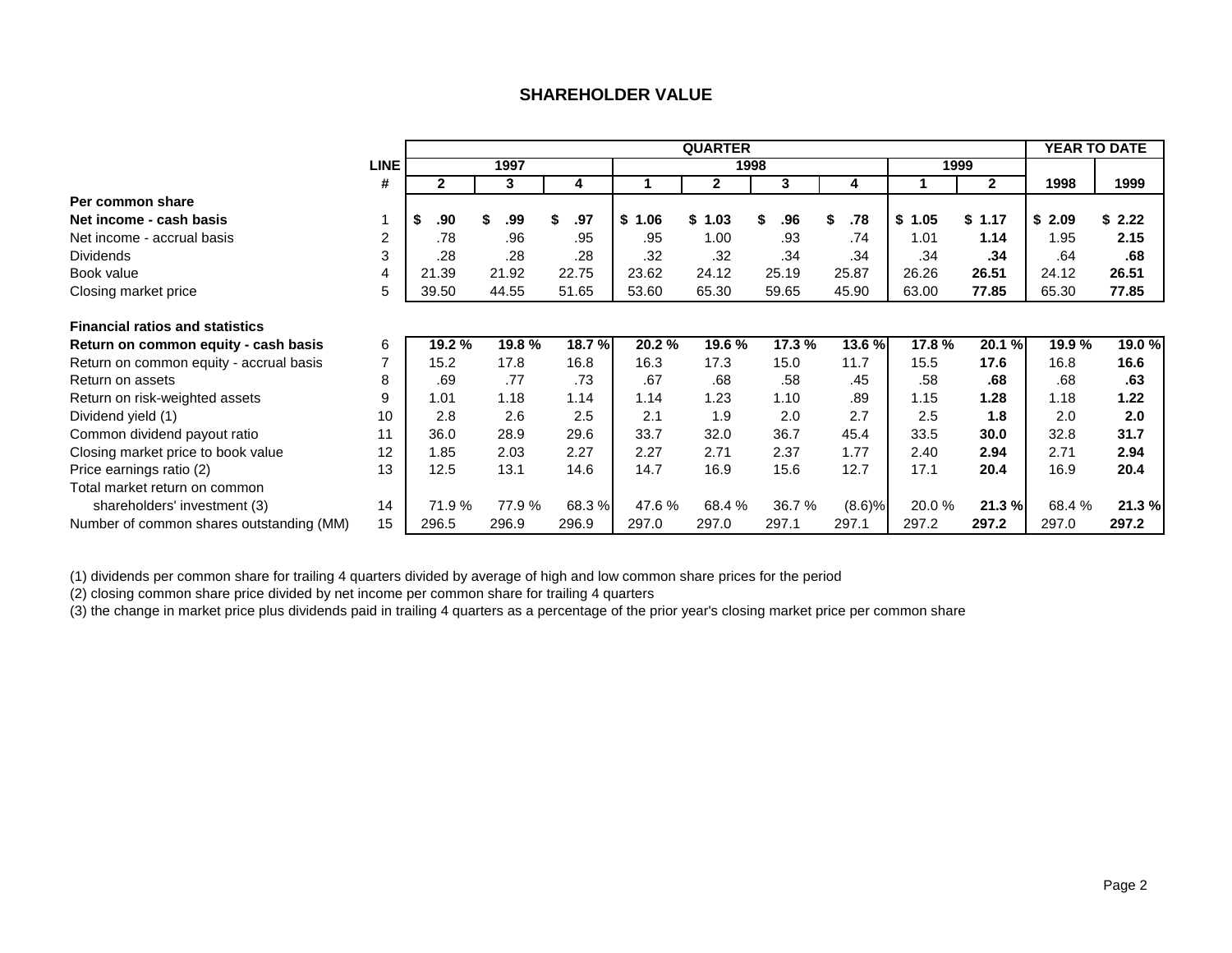# **NET INCOME (\$MILLIONS)**

<span id="page-3-0"></span>

|                                                           |                |                |            |            |            | <b>QUARTER</b> |            |           |            |                |           | <b>YEAR TO DATE</b> |
|-----------------------------------------------------------|----------------|----------------|------------|------------|------------|----------------|------------|-----------|------------|----------------|-----------|---------------------|
|                                                           | <b>LINE</b>    |                | 1997       |            |            |                | 1998       |           |            | 1999           |           |                     |
|                                                           | #              | $\mathbf{2}$   | 3          | 4          | 1          | $\mathbf{2}$   | 3          | 4         | 1          | $\overline{2}$ | 1998      | 1999                |
| Net interest income (TEB)                                 | 1              | \$<br>726      | \$<br>739  | 798<br>\$  | \$<br>810  | \$<br>772      | \$<br>784  | \$<br>774 | \$<br>838  | -\$<br>752     | \$1,582   | \$1,590             |
| Provision for credit losses                               | $\overline{c}$ | 40             | 40         | 240        | 63         | 62             | 263        | 62        | 175        | 75             | 125       | 250                 |
| Other income (page 11)                                    | 3              | 565            | 657        | 888        | 707        | 828            | 1,005      | 657       | 937        | 1,044          | 1,535     | 1,981               |
| Net interest and other income                             | 4              | 1,251          | 1,356      | 1,446      | 1,454      | 1,538          | 1,526      | 1,369     | 1,600      | 1,721          | 2,992     | 3,321               |
| Non-interest expenses (page 12)                           | 5              | 820            | 850        | 955        | 914        | 985            | 1,033      | 1,024     | 1,071      | 1,139          | 1,899     | 2,210               |
| Income before provision for income taxes                  | 6              | 431            | 506        | 491        | 540        | 553            | 493        | 345       | 529        | 582            | 1,093     | 1,111               |
| Provision for income taxes (TEB)                          | $\overline{7}$ | 191            | 211        | 202        | 247        | 246            | 206        | 111       | 217        | 234            | 493       | 451                 |
| Net income                                                | 8              | 240            | 295        | 289        | 293        | 307            | 287        | 234       | 312        | 348            | 600       | 660                 |
| Preferred dividends                                       | 9              | $\overline{7}$ | 8          | 8          | 11         | 10             | 12         | 12        | 11         | 11             | 21        | 22                  |
| Net income applicable to common shares                    | 10             | 233<br>\$      | \$<br>287  | 281<br>\$  | \$<br>282  | \$<br>297      | 275<br>\$  | 222<br>\$ | \$<br>301  | 337<br>\$      | \$<br>579 | 638<br>S            |
| Average number of common shares<br>outstanding (millions) | 11             | 298.7          | 296.8      | 296.9      | 297.0      | 297.0          | 297.1      | 297.1     | 297.2      | 297.2          | 297.0     | 297.2               |
| Earnings per share                                        | 12             | 0.78<br>\$     | 0.96<br>\$ | 0.95<br>\$ | 0.95<br>\$ | \$<br>1.00     | 0.93<br>\$ | \$0.74    | \$<br>1.01 | \$<br>1.14     | \$1.95    | 2.15<br>\$          |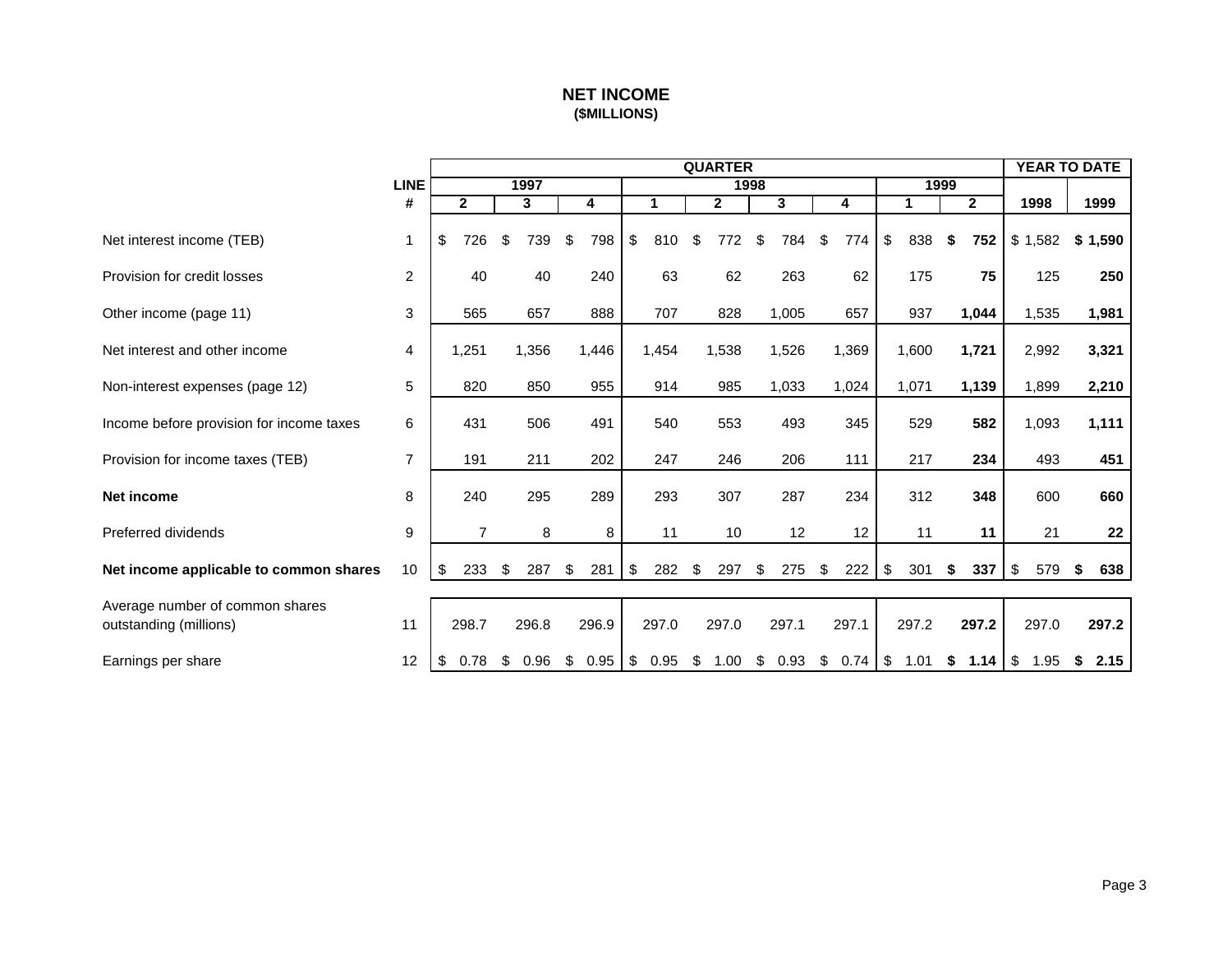# **NET INCOME BY MAJOR BUSINESS SEGMENT - TOTAL BANK (\$MILLIONS)**

<span id="page-4-0"></span>

|                                                        |             |              |                |    |                 |           | <b>QUARTER</b> |      |       |                 |           |      |              | <b>YEAR TO DATE</b>    |           |
|--------------------------------------------------------|-------------|--------------|----------------|----|-----------------|-----------|----------------|------|-------|-----------------|-----------|------|--------------|------------------------|-----------|
|                                                        | <b>LINE</b> |              | 1997           |    |                 |           |                | 1998 |       |                 |           | 1999 |              |                        |           |
|                                                        | #           | $\mathbf{2}$ | 3              |    | 4               |           | $\mathbf{2}$   |      | 3     | 4               | 1         |      | $\mathbf{2}$ | 1998                   | 1999      |
| <b>Net income</b>                                      |             |              |                |    |                 |           |                |      |       |                 |           |      |              |                        |           |
| Personal & Commercial Banking                          |             | \$<br>114    | \$<br>106      | ß. | 139             | \$<br>130 | \$<br>93       | \$   | 99    | \$<br>126       | \$<br>107 |      | 100          | \$<br>$\overline{223}$ | \$<br>207 |
| <b>Wealth Management Services</b>                      | 2           | (1)          | 28             |    | 36              | (3)       | 43             |      | 42    | 43              | 49        |      | 94           | 40                     | 143       |
| <b>Total Retail</b>                                    | 3           | 113          | 134            |    | 175             | 127       | 136            |      | 141   | 169             | 156       |      | 194          | 263                    | 350       |
| Corporate & Investment Banking                         | 4           | 147          | 156            |    | 238             | 184       | 184            |      | 258   | 51              | 211       |      | 163          | 368                    | 374       |
| Other                                                  | 5           | (20)         | 5              |    | (124)           | (18)      | (13)           |      | (112) | 14              | (55)      |      | (9)          | (31)                   | (64)      |
| <b>Total Bank</b>                                      | 6           | \$<br>240    | 295            | \$ | 289             | \$<br>293 | \$<br>307      | \$   | 287   | \$<br>234       | \$<br>312 | \$   | 348          | \$<br>600              | \$<br>660 |
| <b>ROE (%)</b>                                         |             |              |                |    |                 |           |                |      |       |                 |           |      |              |                        |           |
| Personal & Commercial Banking                          | 7           | $24\%$       | 21 %           |    | 26 %            | 26 %      | 18%            |      | 17 %  | 22 %            | 18%       |      | 17%          | 22 %                   | 18 %      |
| <b>Wealth Management Services</b>                      | 8           | (1)          | 13             |    | 16              | (2)       | 13             |      | 13    | 12              | 14        |      | 29           | 6                      | 22        |
| <b>Total Retail</b>                                    | 9           | 17           | 19             |    | $\overline{23}$ | 15        | 16             |      | 16    | 18              | 17        |      | 21           | 16                     | 19        |
| Corporate & Investment Banking                         | 10          | 17           | 17             |    | 27              | 18        | 18             |      | 26    | 4               | 20        |      | 16           | 18                     | 18        |
| <b>Total Bank</b>                                      | 11          | 15 %         | 18%            |    | 17 %            | 16 %      | 17 %           |      | 15 %  | 12 %            | 16 %      |      | 18%          | 17 %                   | 17 %      |
| Percentage contribution to total net income            |             |              |                |    |                 |           |                |      |       |                 |           |      |              |                        |           |
| Personal & Commercial Banking                          | 12          | 48 %         | 36 %           |    | 48 %            | 44 %      | 30 %           |      | 34 %  | 54 %            | 34 %      |      | 29 %         | 37 %                   | 31%       |
| <b>Wealth Management Services</b>                      | 13          |              | 9              |    | 12              | (1)       | 14             |      | 15    | 18              | 16        |      | 27           | $\overline{7}$         | 22        |
| <b>Total Retail</b>                                    | 14          | 48           | 45             |    | 60              | 43        | 44             |      | 49    | $\overline{72}$ | 50        |      | 56           | 44                     | 53        |
| Corporate & Investment Banking                         | 15          | 61           | 53             |    | 82              | 63        | 60             |      | 90    | 22              | 68        |      | 47           | 62                     | 57        |
| Other                                                  | 16          | (9)          | $\overline{2}$ |    | (42)            | (6)       | (4)            |      | (39)  | 6               | (18)      |      | (3)          | (6)                    | (10)      |
| <b>Total Bank</b>                                      | 17          | 100 %        | 100 %          |    | 100 %           | 100 %     | 100 %          |      | 100 % | 100 %           | 100 %     |      | 100 %        | 100 %                  | 100 %     |
| Percentage geographic contribution to total net income |             |              |                |    |                 |           |                |      |       |                 |           |      |              |                        |           |
| Canada                                                 | 18          | 75 %         | 71 %           |    | 63 %            | 82 %      | 58 %           |      | 48 %  | 64 %            | 50 %      |      | 52 %         | 70 %                   | 51%       |
| <b>USA</b>                                             | 19          | 25           | 19             |    | 20              | 19        | 30             |      | 36    | 15              | 34        |      | 37           | 25                     | 36        |
| Offshore                                               | 20          |              | 10             |    | 17              | (1)       | 12             |      | 16    | 21              | 16        |      | 11           | 5                      | 13        |
| <b>Total Bank</b>                                      | 21          | 100 %        | 100 %          |    | 100 %           | 100 %     | 100 %          |      | 100 % | 100 %           | 100 %     |      | 100 %        | 100 %                  | 100 %     |

BASIS OF PRESENTATION OF RESULTS: Results for each segment reflect revenues, expenses, assets and deposits generated by the businesses in that segment. Common equity is allocated to business segments using capitalization rates applied to BIS-risk weighted assets, RAROC (Risk Adjusted Return On Capital) calculations, or based on comparable businesses.

OTHER: Includes Real Estate Investments and the effect of transfer pricing differences and any residual unallocated revenues and expenses. The Q3/98 and the Q4/97 general provisions for credit losses of \$200 million each are included in Other. The Q1/99 general provision for credit losses of \$100 is included in Other.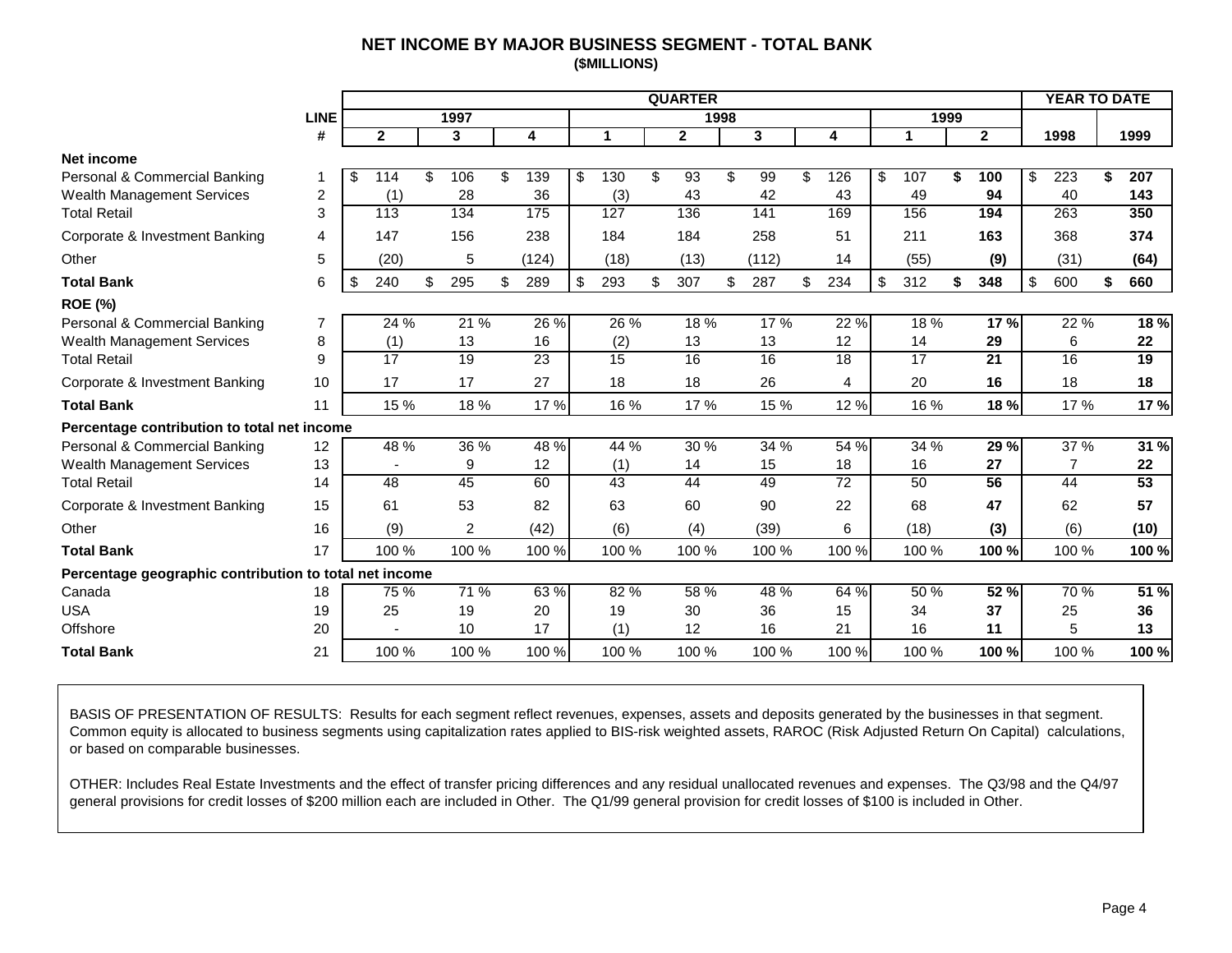|                                                                   |             |              |          |           |           | <b>QUARTER</b> |      |      |     |      |           |      |              | <b>YEAR TO DATE</b> |          |
|-------------------------------------------------------------------|-------------|--------------|----------|-----------|-----------|----------------|------|------|-----|------|-----------|------|--------------|---------------------|----------|
|                                                                   | <b>LINE</b> |              | 1997     |           |           |                | 1998 |      |     |      |           | 1999 |              |                     |          |
|                                                                   | #           | $\mathbf{2}$ | 3        | 4         |           | $\mathbf{2}$   |      | 3    |     | 4    |           |      | $\mathbf{2}$ | 1998                | 1999     |
|                                                                   |             |              |          |           |           |                |      |      |     |      |           |      |              |                     |          |
| Net interest income (TEB)                                         |             | \$<br>503    | 522      | \$<br>559 | \$<br>532 | \$<br>507      | \$   | 529  | \$  | 528  | \$<br>519 | \$   | 501          | \$1,039             | \$1,020  |
| Provision for credit losses                                       | 2           | 33           | 32       | (9)       | 42        | 42             |      | 37   |     | 35   | 44        |      | 45           | 84                  | 89       |
| Other income                                                      | 3           | 172          | 194      | 190       | 201       | 190            |      | 203  |     | 208  | 212       |      | 214          | 391                 | 426      |
| Non-interest expenses                                             | 4           | 441          | 498      | 508       | 460       | 484            |      | 508  |     | 501  | 496       |      | 494          | 944                 | 990      |
| Net income before taxes                                           | 5           | 201          | 186      | 250       | 231       | 171            |      | 187  |     | 200  | 191       |      | 176          | 402                 | 367      |
| Income taxes (TEB)                                                | 6           | 87           | 80       | 111       | 101       | 78             |      | 88   |     | 74   | 84        |      | 76           | 179                 | 160      |
| Net income                                                        |             | \$<br>114    | 106      | \$<br>139 | 130       | \$<br>93       | S    | 99   | \$  | 126  | \$<br>107 | S    | 100          | \$<br>223           | 207      |
|                                                                   |             |              |          |           |           |                |      |      |     |      |           |      |              |                     |          |
| Selected volumes and ratios                                       |             |              |          |           |           |                |      |      |     |      |           |      |              |                     |          |
| Average loans and customers'<br>liability under acceptances (\$B) | 8           | \$<br>53     | 54       | 55        | \$<br>56  | \$<br>57       |      | 59   | \$. | 58   | \$<br>59  |      | 59           | \$<br>57            | 59       |
| Average deposits (\$B)                                            | 9           | 50           | 50       | 51        | 51        | 50             |      | 51   |     | 52   | 53        |      | 53           | 51                  | 53       |
| Assets under administration (\$B)                                 | 10          | \$<br>18     | \$<br>20 | \$<br>22  | \$<br>20  | \$<br>19       | \$   | 20   | \$  | 20   | \$<br>20  | \$   | 20           | \$<br>20            | \$<br>20 |
| Efficiency ratio                                                  | 11          | 65 %         | 70 %     | 68 %      | 63 %      | 69 %           |      | 69 % |     | 68 % | 68 %      |      | 69 %         | 66 %                | 68 %     |
| Return on common equity                                           | 12          | 24 %         | 21 %     | 26 %      | 26 %      | 18 %           |      | 17 % |     | 22 % | 18 %      |      | 17 %         | 22 %                | 17%      |

# **NET INCOME BY MAJOR BUSINESS SEGMENT - PERSONAL & COMMERCIAL BANKING (\$MILLIONS)**

### PERSONAL AND COMMERCIAL BANKING:

Provides financial services to consumers and small and medium-sized businesses. It encompasses retail banking, electronic banking, credit card services and insurance businesses, operating through a network of retail outlets, automated banking machines, telephones, PCs and the Internet. It also includes income from interest rate gapping.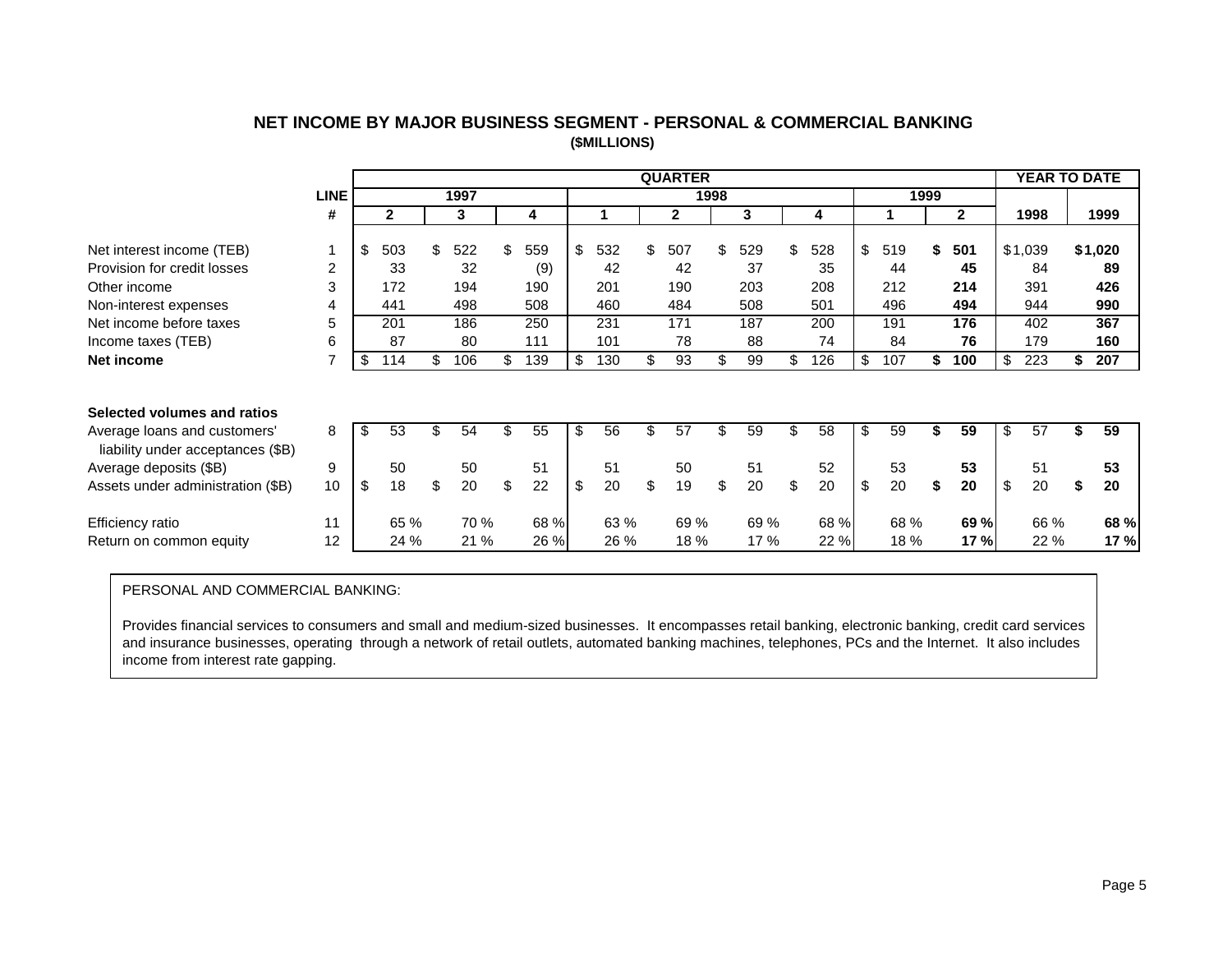### **NET INCOME BY MAJOR BUSINESS SEGMENT - WEALTH MANAGEMENT SERVICES (\$MILLIONS)**

<span id="page-6-0"></span>

|                                                                                    |                |                       |                 |     |                 |                      |     | <b>QUARTER</b> |      |      |           |                |    |              | <b>YEAR TO DATE</b> |       |
|------------------------------------------------------------------------------------|----------------|-----------------------|-----------------|-----|-----------------|----------------------|-----|----------------|------|------|-----------|----------------|----|--------------|---------------------|-------|
|                                                                                    | <b>LINE</b>    |                       | 1997            |     |                 |                      |     |                | 1998 |      |           | 1999           |    |              |                     |       |
|                                                                                    | #              | $\mathbf{2}$          | 3               |     | 4               |                      |     | $\mathbf{2}$   |      | 3    | 4         |                |    | $\mathbf{2}$ | 1998                | 1999  |
|                                                                                    |                |                       |                 |     |                 |                      |     |                |      |      |           |                |    |              |                     |       |
| Net interest income (TEB)                                                          |                | \$<br>32              | 35              |     | 42              | \$<br>56             | S   | 64             | \$   | 70   | 72        | \$<br>68       | S  | 75           | \$<br>120           | 143   |
| Provision for credit losses                                                        | $\overline{2}$ | 3                     |                 |     |                 |                      |     |                |      |      |           |                |    |              | $\overline{2}$      |       |
| Brokerage commissions & other                                                      | 3              | 192                   | 190             |     | 226             | 216                  |     | 273            |      | 290  | 285       | 354            |    | 460          | 489                 | 814   |
| Non-interest expenses                                                              | 4              | 197                   | 170             |     | 198             | 252                  |     | 252            |      | 278  | 282       | 331            |    | 368          | 504                 | 699   |
| Net income before taxes                                                            | 5              | 24                    | 55              |     | 70              | 19                   |     | 84             |      | 82   | 75        | 90             |    | 166          | 103                 | 256   |
| Income taxes (TEB)                                                                 | 6              | 25                    | 27              |     | 34              | 22                   |     | 41             |      | 40   | 32        | 41             |    | 72           | 63                  | 113   |
| Net income                                                                         | $\overline{7}$ | \$<br>(1)             | \$<br>28        | \$  | 36              | \$<br>$\overline{3}$ | \$  | 43             | \$   | 42   | \$<br>43  | 49             | \$ | 94           | \$<br>40            | \$143 |
| Selected volumes and ratios<br>Assets under administration (\$B) as at quarter end |                |                       |                 |     |                 |                      |     |                |      |      |           |                |    |              |                     |       |
| Retail brokerage: Canada                                                           | 8              | \$<br>22              | \$<br>25        | \$. | 26              | \$<br>33             | \$. | 37             | \$   | 37   | \$<br>35  | \$<br>40       | \$ | 43           | \$<br>37            | 43    |
| <b>USA</b>                                                                         | 9              | 26                    | 32              |     | 35              | 51                   |     | 59             |      | 66   | 68        | 89             |    | 117          | 59                  | 117   |
| Offshore                                                                           | 10             |                       |                 |     |                 |                      |     |                |      |      |           | $\overline{2}$ |    | $\mathbf{2}$ |                     | 2     |
| TD mutual funds included in retail brokerage                                       | 11             | (4)                   | (4)             |     | (4)             | (8)                  |     | (10)           |      | (10) | (10)      | (14)           |    | (15)         | (10)                | (15)  |
| Mutual funds: Canada                                                               | 12             | 12                    | 13              |     | 13              | 13                   |     | 15             |      | 15   | 14        | 15             |    | 16           | 15                  | 16    |
| <b>USA</b>                                                                         | 13             | 3                     | 3               |     | 4               | 4                    |     | 5              |      | 5    | 6         | 9              |    | 10           | 5                   | 10    |
| TD Investment Management & other brokerage                                         | 14             | 17                    | 23              |     | 25              | 27                   |     | 29             |      | 32   | 32        | 34             |    | 35           | 29                  | 35    |
| <b>Total AUA</b>                                                                   | 15             | \$<br>$\overline{76}$ | $\overline{92}$ | \$  | $\overline{99}$ | \$<br>120            |     | 135            | \$   | 145  | \$<br>145 | \$<br>175      | \$ | 208          | \$<br>135           | 208   |
| Efficiency ratio                                                                   | 16             | 88%                   | 76 %            |     | 74 %            | 93 %                 |     | 75 %           |      | 77 % | 79 %      | 78 %           |    | 69 %         | 83 %                | 73 %  |
| Cash basis return on common equity                                                 | 17             | 49 %                  | 44 %            |     | 50 %            | 22 %                 |     | 33 %           |      | 42 % | 37 %      | 41 %           |    | 74 %         | 28 %                | 58 %  |
| Return on common equity                                                            | 18             | (1)%                  | 13 %            |     | 16 %            | (2)%                 |     | 13 %           |      | 13 % | 12%       | 14 %           |    | 29 %         | 6 %                 | 22 %  |

Excluding the impact of \$41 million after tax from investment securities gains in Q2/99, Net Income, Efficiency and ROE would be \$53 million, 79% and 16% respectively. Excluding the impact of \$25 million for acquisition of Rivkin in Q1/98, Net Income, Efficiency and ROE would be \$22 million, 83% and 7% respectivley. Excluding the impact of \$29 million for acquisition of Pont Q2/97, Net Income, Efficiency and ROE would be \$28 million, 75% and 13% respectively. ROE reflects the capital allocated to this segment including the funding of related goodwill which totalled \$882 million at April 30, 1999. Cash Basis ROE excludes the impact of goodwill.

#### WEALTH MANAGEMENT SERVICES:

Comprised of TD Securities' retail brokerage businesses conducted through Green Line Investor Services (Canada, Europe, Asia), and Waterhouse Investor Service (discount brokerage); and TD Evergreen Investment Services (full service brokerage), TD Trust, Private Banking - as well as Mutual Funds, and TD Investments.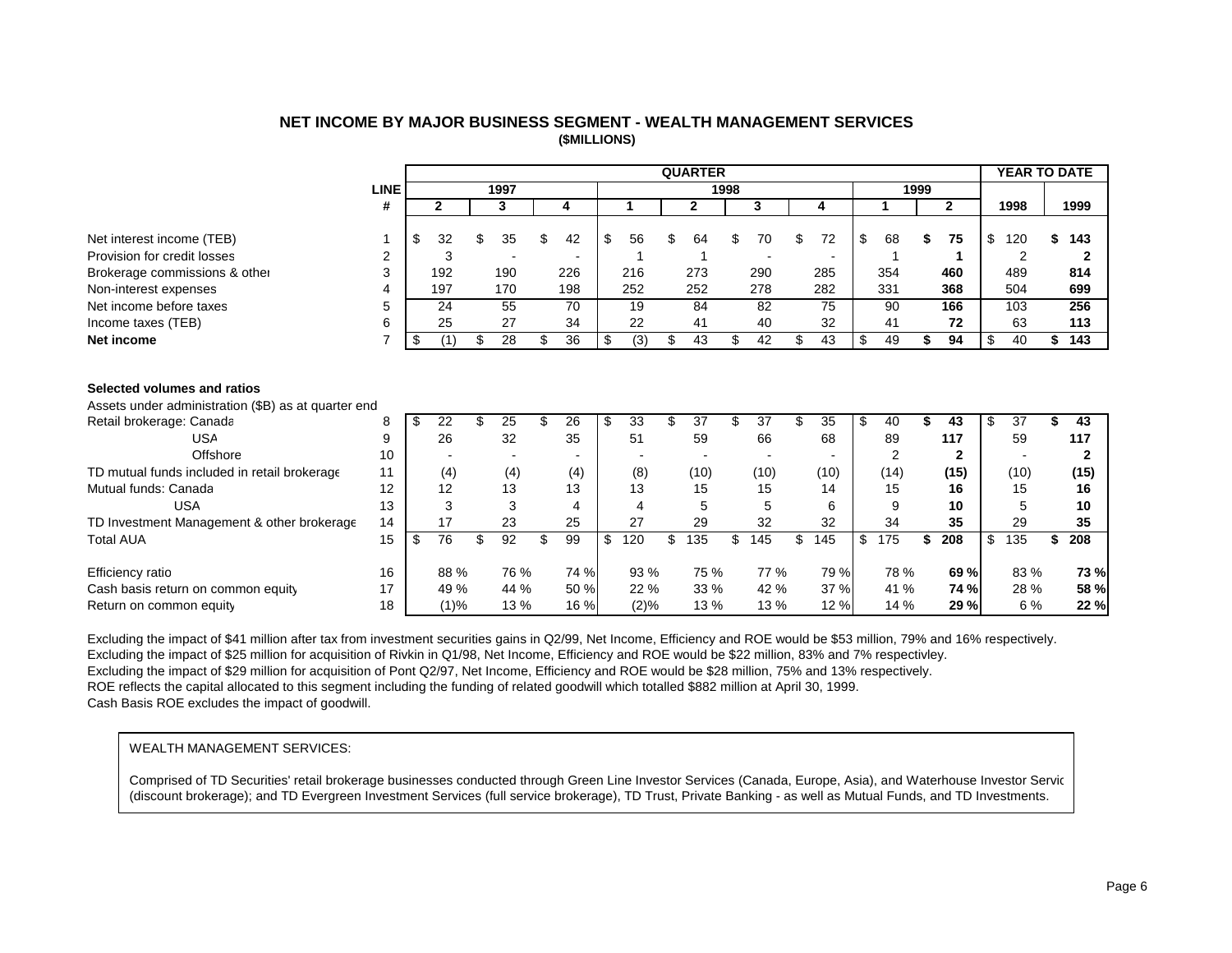### **NET INCOME BY MAJOR BUSINESS SEGMENT - CORPORATE AND INVESTMENT BANKING (\$MILLIONS)**

<span id="page-7-0"></span>

|                                                                   |             |           |           |           |           | <b>QUARTER</b> |      |      |          |           |      |              | <b>YEAR TO DATE</b> |      |
|-------------------------------------------------------------------|-------------|-----------|-----------|-----------|-----------|----------------|------|------|----------|-----------|------|--------------|---------------------|------|
|                                                                   | <b>LINE</b> |           | 1997      |           |           |                | 1998 |      |          |           | 1999 |              |                     |      |
|                                                                   | #           | 2         | 3         | 4         |           | $\mathbf{2}$   |      | 3    | 4        |           |      | $\mathbf{2}$ | 1998                | 1999 |
|                                                                   |             |           | \$        |           |           |                |      |      |          |           |      |              |                     |      |
| Net interest income (TEB)                                         |             | \$<br>221 | 187       | \$<br>276 | \$<br>263 | \$<br>249      | \$   | 253  | 264      | \$<br>282 |      | 202          | \$<br>512           | 484  |
| Provision for credit losses                                       | 2           | 4         | 3         | 54        | 20        | 20             |      | 25   | 27       | 30        |      | 30           | 40                  | 60   |
| Trading, underwriting & advisory fees                             | 3           | 165       | 269       | 425       | 264       | 349            |      | 491  | 112      | 353       |      | 371          | 613                 | 724  |
| Non-interest expenses                                             |             | 146       | 188       | 240       | 205       | 250            |      | 252  | 274      | 240       |      | 252          | 455                 | 492  |
| Net income before taxes                                           | 5           | 236       | 265       | 407       | 302       | 328            |      | 467  | 75       | 365       |      | 291          | 630                 | 656  |
| Income taxes (TEB)                                                | 6           | 89        | 109       | 169       | 118       | 144            |      | 209  | 24       | 154       |      | 128          | 262                 | 282  |
| Net income                                                        |             | \$<br>147 | \$<br>156 | \$<br>238 | \$<br>184 | \$<br>184      | \$   | 258  | \$<br>51 | \$<br>211 |      | 163          | \$<br>368           | 374  |
|                                                                   |             |           |           |           |           |                |      |      |          |           |      |              |                     |      |
| Selected volumes and ratios                                       |             |           |           |           |           |                |      |      |          |           |      |              |                     |      |
| Securities purchased under resale agreements (\$B)                | 8           | \$<br>23  | 23        | 23        | \$<br>27  | 29             | \$   | 33   | 12       | \$<br>23  |      | 21           | \$<br>29            | 21   |
| Trading securities (\$B)                                          | 9           | 16        | 18        | 21        | 25        | 31             |      | 44   | 37       | 47        |      | 48           | 31                  | 48   |
| Short sales of securities (\$B)                                   | 10          | 8         | 8         | 10        | 9         | 10             |      | 16   | 13       | 16        |      | 16           | 10                  | 16   |
| Securities sold under repurchase agreements (\$B)                 | 11          | 20        | 19        | 15        | 19        | 21             |      | 24   | 8        | 16        |      | 15           | 21                  | 15   |
| Average loans and customers' liability under<br>acceptances (\$B) | 12          | 26        | 27        | 27        | 29        | 29             |      | 28   | 30       | 33        |      | 32           | 29                  | 33   |
| Efficiency ratio                                                  | 13          | 38 %      | 41 %      | 34 %      | 39 %      | 42 %           |      | 34 % | 73 %     | 38 %      |      | 44 %         | 41 %                | 41 % |
| Return on common equity                                           | 14          | 17 %      | 17 %      | 27 %      | 18 %      | 18 %           |      | 26 % | 4 %      | 20 %      |      | 16 %         | 18 %                | 18 % |

Excluding the impact of \$35 million after tax one-time security gains in Q1/99, Net Income, Efficiency and ROE would be \$176 million, 42% and 16% respectively. Excluding the impact of \$200 million special security gains in Q3/98, Net Income, Efficiency and ROE would be \$150 million, 46%, and 15% respectively. Excluding the impact of \$29 million after tax sale of payroll in Q1/98, Net Income, Efficiency and ROE would be \$155 million, 43%, and 16% respectively. Excluding the impact of \$200 million special security gains in Q4/97, Net Income, Efficiency and ROE would be \$124 million, 48%, and 14% respectively.

#### CORPORATE AND INVESTMENT BANKING:

Provides a full range of investment banking, merchant banking, mergers and acquistion advisory, fixed income, foreign exchange, derivative products, high yield, money market, equities, and corporate banking services, including loan syndications, to our borrowing, investing and issuing clients in Canada, the U.S.A., Europe, Australia, Latin America and Asia. The segment also includes the results of the Bank's common and preferred share investment portfolios and certain Head Office treasury activities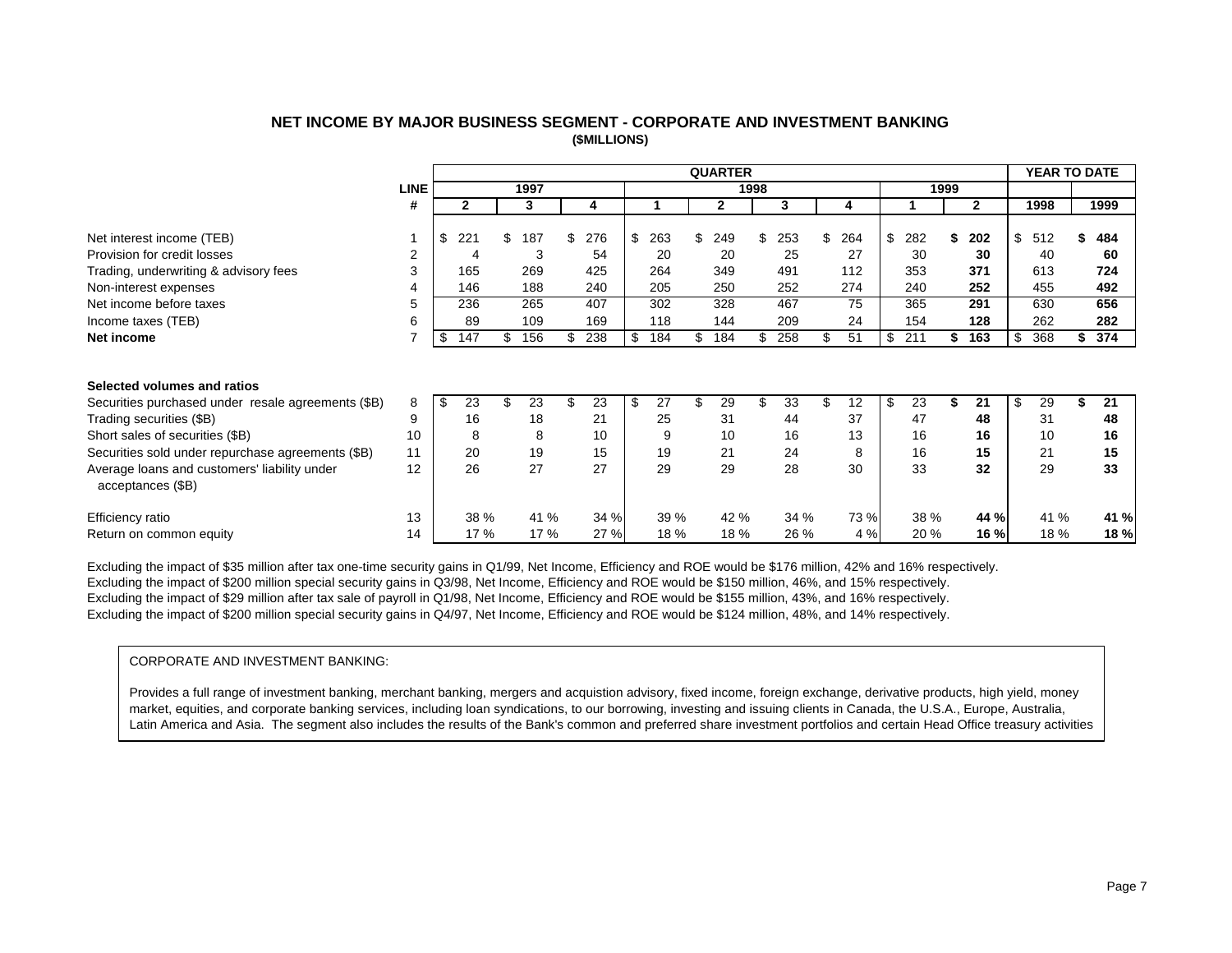#### **NII, MARGINS, RATES AND OTHER STATISTICS (\$MILLIONS)**

<span id="page-8-0"></span>

| <b>LINE</b><br>1997<br>1998<br>1999<br>$\mathbf{2}$<br>#<br>$\mathbf{2}$<br>3<br>3<br>4<br>$\mathbf{2}$<br>1998<br>1999<br>4<br>-1<br>1<br>Net interest income<br>\$<br>760<br>\$<br>\$<br>\$<br>\$<br>683<br>\$<br>702<br>\$<br>751<br>717<br>\$<br>736<br>\$<br>728<br>793<br>\$<br>704<br>1.477<br>\$1,497<br>Net interest income<br>-1<br>$\sqrt{2}$<br>37<br>47<br>50<br>45<br>48<br>TEB adjustment<br>43<br>55<br>48<br>46<br>105<br>93<br>3<br>$\overline{\mathbf{s}}$<br>726<br>739<br>798<br>810<br>772<br>784<br>$\overline{774}$<br>1,582<br>\$<br>\$<br>\$<br>\$<br>\$<br>\$<br>838<br>752<br>\$<br>1,590<br>Net interest income (TEB)<br>\$<br>\$<br>\$<br>Average assets<br>\$124,302<br>\$129,765<br>\$136,739<br>\$145,776<br>\$155,213<br>\$165,392<br>\$178,398<br>\$181,123<br>\$181,156<br>\$150,417<br>\$181,140<br>Average earning assets<br>4<br>211,978<br>5<br>141,865<br>151,325<br>157,557<br>172,931<br>184,173<br>196,746<br>208,343<br>208,714<br>178,458<br>210,373<br>Average total assets<br>Trading related income (TEB)*<br>58<br>104<br>76<br>\$<br>37<br>64<br>98<br>\$<br>$\overline{121}$<br>\$<br>\$<br>\$<br>142<br>\$<br>179<br>218<br>Interest rate<br>\$<br>\$<br>\$<br>113<br>\$<br>\$<br>6 |                  |  |    |    |    |    | <b>QUARTER</b> |    |    |    |    | YEAR TO DATE |                  |
|------------------------------------------------------------------------------------------------------------------------------------------------------------------------------------------------------------------------------------------------------------------------------------------------------------------------------------------------------------------------------------------------------------------------------------------------------------------------------------------------------------------------------------------------------------------------------------------------------------------------------------------------------------------------------------------------------------------------------------------------------------------------------------------------------------------------------------------------------------------------------------------------------------------------------------------------------------------------------------------------------------------------------------------------------------------------------------------------------------------------------------------------------------------------------------------------------------------------------------------|------------------|--|----|----|----|----|----------------|----|----|----|----|--------------|------------------|
|                                                                                                                                                                                                                                                                                                                                                                                                                                                                                                                                                                                                                                                                                                                                                                                                                                                                                                                                                                                                                                                                                                                                                                                                                                          |                  |  |    |    |    |    |                |    |    |    |    |              |                  |
|                                                                                                                                                                                                                                                                                                                                                                                                                                                                                                                                                                                                                                                                                                                                                                                                                                                                                                                                                                                                                                                                                                                                                                                                                                          |                  |  |    |    |    |    |                |    |    |    |    |              |                  |
|                                                                                                                                                                                                                                                                                                                                                                                                                                                                                                                                                                                                                                                                                                                                                                                                                                                                                                                                                                                                                                                                                                                                                                                                                                          |                  |  |    |    |    |    |                |    |    |    |    |              |                  |
|                                                                                                                                                                                                                                                                                                                                                                                                                                                                                                                                                                                                                                                                                                                                                                                                                                                                                                                                                                                                                                                                                                                                                                                                                                          |                  |  |    |    |    |    |                |    |    |    |    |              |                  |
|                                                                                                                                                                                                                                                                                                                                                                                                                                                                                                                                                                                                                                                                                                                                                                                                                                                                                                                                                                                                                                                                                                                                                                                                                                          |                  |  |    |    |    |    |                |    |    |    |    |              |                  |
|                                                                                                                                                                                                                                                                                                                                                                                                                                                                                                                                                                                                                                                                                                                                                                                                                                                                                                                                                                                                                                                                                                                                                                                                                                          |                  |  |    |    |    |    |                |    |    |    |    |              |                  |
|                                                                                                                                                                                                                                                                                                                                                                                                                                                                                                                                                                                                                                                                                                                                                                                                                                                                                                                                                                                                                                                                                                                                                                                                                                          |                  |  |    |    |    |    |                |    |    |    |    |              |                  |
|                                                                                                                                                                                                                                                                                                                                                                                                                                                                                                                                                                                                                                                                                                                                                                                                                                                                                                                                                                                                                                                                                                                                                                                                                                          |                  |  |    |    |    |    |                |    |    |    |    |              |                  |
|                                                                                                                                                                                                                                                                                                                                                                                                                                                                                                                                                                                                                                                                                                                                                                                                                                                                                                                                                                                                                                                                                                                                                                                                                                          |                  |  |    |    |    |    |                |    |    |    |    |              |                  |
|                                                                                                                                                                                                                                                                                                                                                                                                                                                                                                                                                                                                                                                                                                                                                                                                                                                                                                                                                                                                                                                                                                                                                                                                                                          |                  |  |    |    |    |    |                |    |    |    |    |              |                  |
|                                                                                                                                                                                                                                                                                                                                                                                                                                                                                                                                                                                                                                                                                                                                                                                                                                                                                                                                                                                                                                                                                                                                                                                                                                          |                  |  |    |    |    |    |                |    |    |    |    |              |                  |
|                                                                                                                                                                                                                                                                                                                                                                                                                                                                                                                                                                                                                                                                                                                                                                                                                                                                                                                                                                                                                                                                                                                                                                                                                                          |                  |  |    |    |    |    |                |    |    |    |    |              |                  |
| $\overline{7}$<br>56                                                                                                                                                                                                                                                                                                                                                                                                                                                                                                                                                                                                                                                                                                                                                                                                                                                                                                                                                                                                                                                                                                                                                                                                                     | Foreign exchange |  | 21 | 21 | 20 | 32 | 24             | 23 | 33 | 47 | 35 |              | 82               |
| Equity and other<br>8<br>15<br>23<br>20<br>43<br>(113)<br>55<br>63<br>91<br>44<br>10<br>36                                                                                                                                                                                                                                                                                                                                                                                                                                                                                                                                                                                                                                                                                                                                                                                                                                                                                                                                                                                                                                                                                                                                               |                  |  |    |    |    |    |                |    |    |    |    |              |                  |
| 9<br>102<br>\$<br>100<br>141<br>\$<br>110<br>\$<br>188<br>\$<br>137<br>\$<br>33<br>178<br>213<br>\$<br>298<br>391<br>Total trading income<br>\$<br>\$<br>\$<br>\$<br>\$                                                                                                                                                                                                                                                                                                                                                                                                                                                                                                                                                                                                                                                                                                                                                                                                                                                                                                                                                                                                                                                                  |                  |  |    |    |    |    |                |    |    |    |    |              |                  |
| Impact on NII from impaired loans<br>Reduction/(increase) in NII from impaired loans                                                                                                                                                                                                                                                                                                                                                                                                                                                                                                                                                                                                                                                                                                                                                                                                                                                                                                                                                                                                                                                                                                                                                     |                  |  |    |    |    |    |                |    |    |    |    |              |                  |
| \$<br>\$<br>17<br>\$<br>15<br>\$<br>11<br>\$<br>17<br>\$<br>9<br>\$<br>16<br>\$<br>15<br>\$<br>15<br>\$<br>$\overline{28}$<br>\$<br>30<br>Gross<br>10<br>18                                                                                                                                                                                                                                                                                                                                                                                                                                                                                                                                                                                                                                                                                                                                                                                                                                                                                                                                                                                                                                                                              |                  |  |    |    |    |    |                |    |    |    |    |              |                  |
| 11<br>(2)<br>(3)<br>(3)<br>Recoveries<br>(3)<br>(4)<br>(4)<br>(4)<br>(4)<br>(4)<br>(8)                                                                                                                                                                                                                                                                                                                                                                                                                                                                                                                                                                                                                                                                                                                                                                                                                                                                                                                                                                                                                                                                                                                                                   |                  |  |    |    |    |    |                |    |    |    |    |              | (6)              |
| 15<br>13<br>13<br>$\overline{\mathcal{S}}$<br>7<br>13<br>$\overline{\mathbf{s}}$<br>$\overline{5}$<br>$\overline{12}$<br>12<br>12<br>$\overline{20}$<br>$\overline{24}$<br>12<br>\$<br>\$<br>$\mathfrak{s}$<br>\$<br>$\mathfrak{L}$<br>\$<br>\$<br>\$<br>Net reduction/(increase)<br>\$                                                                                                                                                                                                                                                                                                                                                                                                                                                                                                                                                                                                                                                                                                                                                                                                                                                                                                                                                  |                  |  |    |    |    |    |                |    |    |    |    |              |                  |
| Net interest margin                                                                                                                                                                                                                                                                                                                                                                                                                                                                                                                                                                                                                                                                                                                                                                                                                                                                                                                                                                                                                                                                                                                                                                                                                      |                  |  |    |    |    |    |                |    |    |    |    |              |                  |
| 2.40 %<br>2.26 %<br>2.31 %<br>2.21 %<br>2.04 %<br>1.88%<br>1.72 %<br>1.84 %<br>1.70%<br>2.12%<br>13<br>N.I.I. (TEB) as a % of average earning assets                                                                                                                                                                                                                                                                                                                                                                                                                                                                                                                                                                                                                                                                                                                                                                                                                                                                                                                                                                                                                                                                                     |                  |  |    |    |    |    |                |    |    |    |    |              | 1.77%            |
| 14<br>2.10<br>1.94<br>2.01<br>1.86<br>1.72<br>1.58<br>1.47<br>1.57<br>1.48<br>1.79<br>1.52<br>N.I.I. (TEB) as a % of average total assets                                                                                                                                                                                                                                                                                                                                                                                                                                                                                                                                                                                                                                                                                                                                                                                                                                                                                                                                                                                                                                                                                                |                  |  |    |    |    |    |                |    |    |    |    |              |                  |
|                                                                                                                                                                                                                                                                                                                                                                                                                                                                                                                                                                                                                                                                                                                                                                                                                                                                                                                                                                                                                                                                                                                                                                                                                                          |                  |  |    |    |    |    |                |    |    |    |    |              |                  |
| <b>Effective tax rates</b>                                                                                                                                                                                                                                                                                                                                                                                                                                                                                                                                                                                                                                                                                                                                                                                                                                                                                                                                                                                                                                                                                                                                                                                                               |                  |  |    |    |    |    |                |    |    |    |    |              |                  |
| 38.1%<br>37.1 %<br>34.9%<br>40.2%<br>38.4%<br>35.5%<br>21.7%<br>35.5%<br>34.9%<br>39.3%<br>Published<br>15                                                                                                                                                                                                                                                                                                                                                                                                                                                                                                                                                                                                                                                                                                                                                                                                                                                                                                                                                                                                                                                                                                                               |                  |  |    |    |    |    |                |    |    |    |    |              | 35.2%            |
| <b>TEB</b><br>16<br>41.2<br>45.7<br>32.3<br>40.4<br>40.7<br>44.3<br>41.7<br>44.5<br>41.8<br>41.0<br>45.1                                                                                                                                                                                                                                                                                                                                                                                                                                                                                                                                                                                                                                                                                                                                                                                                                                                                                                                                                                                                                                                                                                                                 |                  |  |    |    |    |    |                |    |    |    |    |              |                  |
| Number of common shares outstanding (millions)                                                                                                                                                                                                                                                                                                                                                                                                                                                                                                                                                                                                                                                                                                                                                                                                                                                                                                                                                                                                                                                                                                                                                                                           |                  |  |    |    |    |    |                |    |    |    |    |              |                  |
| At end of period<br>296.9<br>296.9<br>297.0<br>297.0<br>297.1<br>297.1<br>297.2<br>297.2<br>297.0<br>297.2<br>17<br>296.5                                                                                                                                                                                                                                                                                                                                                                                                                                                                                                                                                                                                                                                                                                                                                                                                                                                                                                                                                                                                                                                                                                                |                  |  |    |    |    |    |                |    |    |    |    |              |                  |
| 18<br>298.7<br>296.8<br>296.9<br>297.0<br>297.0<br>297.1<br>297.1<br>297.2<br>297.2<br>297.0<br>297.2<br>Average for period                                                                                                                                                                                                                                                                                                                                                                                                                                                                                                                                                                                                                                                                                                                                                                                                                                                                                                                                                                                                                                                                                                              |                  |  |    |    |    |    |                |    |    |    |    |              |                  |
|                                                                                                                                                                                                                                                                                                                                                                                                                                                                                                                                                                                                                                                                                                                                                                                                                                                                                                                                                                                                                                                                                                                                                                                                                                          |                  |  |    |    |    |    |                |    |    |    |    |              |                  |
| <b>Asset securitization</b>                                                                                                                                                                                                                                                                                                                                                                                                                                                                                                                                                                                                                                                                                                                                                                                                                                                                                                                                                                                                                                                                                                                                                                                                              |                  |  |    |    |    |    |                |    |    |    |    |              |                  |
| Securitized during the quarter                                                                                                                                                                                                                                                                                                                                                                                                                                                                                                                                                                                                                                                                                                                                                                                                                                                                                                                                                                                                                                                                                                                                                                                                           |                  |  |    |    |    |    |                |    |    |    |    |              |                  |
| 353<br>816<br>799<br>471<br>498<br>582<br>969<br>Mortgages<br>19<br>÷,<br>÷<br>$\blacksquare$<br>$\overline{a}$                                                                                                                                                                                                                                                                                                                                                                                                                                                                                                                                                                                                                                                                                                                                                                                                                                                                                                                                                                                                                                                                                                                          |                  |  |    |    |    |    |                |    |    |    |    |              |                  |
| <b>Credit Cards</b><br>20<br>560<br>325<br>1,140<br>325<br>$\overline{\phantom{a}}$<br>$\overline{\phantom{a}}$<br>$\overline{\phantom{a}}$<br>$\overline{\phantom{a}}$                                                                                                                                                                                                                                                                                                                                                                                                                                                                                                                                                                                                                                                                                                                                                                                                                                                                                                                                                                                                                                                                  |                  |  |    |    |    |    |                |    |    |    |    |              |                  |
| 353<br>3,723<br>4,721<br>4,707<br>1.151<br>1,901<br>2,305<br>2,715<br>4,544<br>4,707<br>2,715<br>Outstanding at period end<br>21                                                                                                                                                                                                                                                                                                                                                                                                                                                                                                                                                                                                                                                                                                                                                                                                                                                                                                                                                                                                                                                                                                         |                  |  |    |    |    |    |                |    |    |    |    |              |                  |
| Income statement impact                                                                                                                                                                                                                                                                                                                                                                                                                                                                                                                                                                                                                                                                                                                                                                                                                                                                                                                                                                                                                                                                                                                                                                                                                  |                  |  |    |    |    |    |                |    |    |    |    |              |                  |
| Net interest income<br>22<br>\$<br>\$<br>(2)<br>\$<br>(3)<br>\$<br>(4)<br>\$<br>$\overline{(4)}$<br>\$<br>$\overline{(5)}$<br>\$<br>(33)<br>\$<br>(31)<br>\$<br>(33)<br>\$<br>(8)<br>\$                                                                                                                                                                                                                                                                                                                                                                                                                                                                                                                                                                                                                                                                                                                                                                                                                                                                                                                                                                                                                                                  |                  |  |    |    |    |    |                |    |    |    |    |              | (64)             |
| 23<br>$\overline{c}$<br>3<br>24<br>18<br>5<br>15<br>33<br>Other income<br>$\overline{4}$                                                                                                                                                                                                                                                                                                                                                                                                                                                                                                                                                                                                                                                                                                                                                                                                                                                                                                                                                                                                                                                                                                                                                 |                  |  |    |    |    |    |                |    |    |    |    |              |                  |
| 24<br>Provision for credit losses<br>(10)<br>(13)<br>(12)                                                                                                                                                                                                                                                                                                                                                                                                                                                                                                                                                                                                                                                                                                                                                                                                                                                                                                                                                                                                                                                                                                                                                                                |                  |  |    |    |    |    |                |    |    |    |    |              | (25)             |
| $\overline{(2)}$<br>(3)<br>$\overline{\mathbf{e}}$<br>(2)<br>$\overline{\mathcal{S}}$<br>(1)<br>$\frac{1}{2}$<br>(1)<br>$\overline{\mathcal{S}}$<br>$\overline{\mathcal{S}}$<br>(3)<br>25<br>\$<br>\$<br>\$<br>\$<br>(3)<br>\$<br>(3)<br>\$<br><b>Total impact</b><br>$\overline{a}$                                                                                                                                                                                                                                                                                                                                                                                                                                                                                                                                                                                                                                                                                                                                                                                                                                                                                                                                                     |                  |  |    |    |    |    |                |    |    |    |    |              | $\overline{(6)}$ |

\* Includes trading-related income reported in net interest and other income.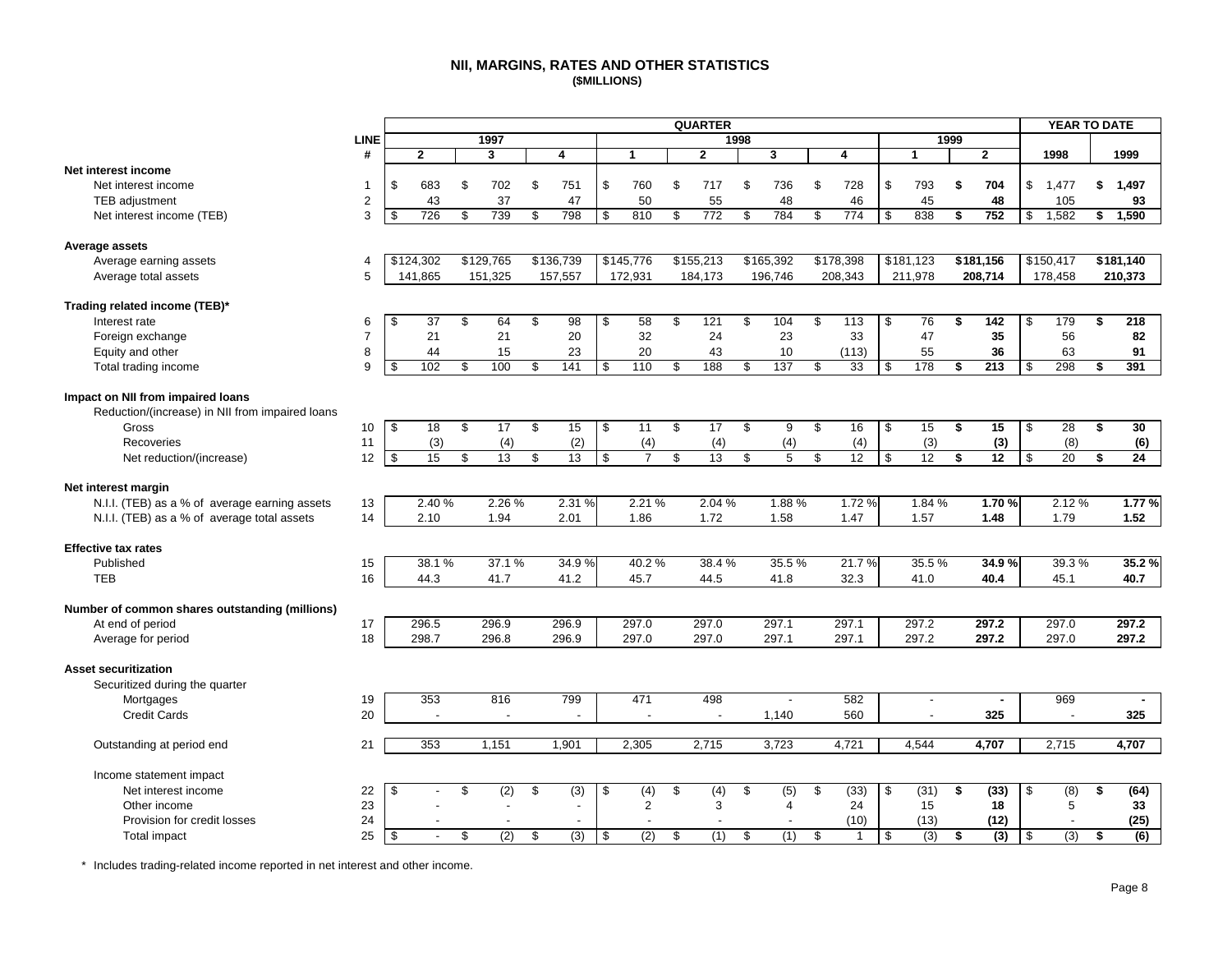### **INTEREST RATE SENSITIVITY, SECURITIES, DEFERRED REVENUE AND GOODWILL (\$MILLIONS)**

<span id="page-9-0"></span>

|                                                                     |                |              |     |          |                  |      |                  |     | <b>AS AT QUARTER END</b> |                         |      |                          |          |     |            |     |                |
|---------------------------------------------------------------------|----------------|--------------|-----|----------|------------------|------|------------------|-----|--------------------------|-------------------------|------|--------------------------|----------|-----|------------|-----|----------------|
|                                                                     | <b>LINE</b>    |              |     | 1997     |                  |      |                  |     |                          | 1998                    |      |                          |          |     | 1999       |     |                |
|                                                                     | #              | $\mathbf{2}$ |     | 3        | 4                |      |                  |     | $\mathbf{2}$             |                         | 3    |                          | 4        |     |            |     | $\mathbf{2}$   |
| Interest sensitive (asset) liability gap within 1 year (\$billions) |                | \$<br>5.5    | \$  | 6.7      | \$<br>6.9        | -\$  | 5.1              | \$  | 4.9                      | \$                      | 1.0  | \$                       | 1.5      | \$  | $(3.8)$ \$ |     | (4.4)          |
| After tax impact of 1% increase in interest rates on                |                |              |     |          |                  |      |                  |     |                          |                         |      |                          |          |     |            |     |                |
| Common shareholders' equity                                         | $\overline{c}$ | \$<br>(164)  | -\$ | (159)    | \$<br>$(173)$ \$ |      | (132)            | \$  | (130)                    | -\$                     | (77) | $\overline{\mathcal{S}}$ | (74)     | \$  | (112)      | \$  | (126)          |
| Annual net income                                                   | 3              | (19)         |     | (17)     | (15)             |      | 3                |     | (6)                      |                         | 13   |                          | 38       |     | 5          |     | (2)            |
| Securities - surplus (deficit) over book                            |                |              |     |          |                  |      |                  |     |                          |                         |      |                          |          |     |            |     |                |
| Canadian governments                                                | 4              | \$<br>(3)    | \$  | $(2)$ \$ | 17               | l \$ | $\overline{(7)}$ | \$  | (6)                      | $\overline{\mathbf{3}}$ | (6)  | \$                       | $(1)$ \$ |     | $(2)$ \$   |     | $\overline{2}$ |
| U.S. federal government                                             | 5              | (17)         |     |          |                  |      |                  |     | 4                        |                         |      |                          |          |     |            |     |                |
| Corporate bonds/debentures/commercial paper                         | 6              | 23           |     | 19       | (3)              |      | (11)             |     | (8)                      |                         | (13) |                          | (5)      |     | 3          |     | (2)            |
| <b>Preferred shares</b>                                             |                | 33           |     | 52       | 59               |      | 43               |     | 43                       |                         | 42   |                          | 17       |     | 19         |     | 17             |
| Common & equivalents                                                | 8              | 471          |     | 824      | 600              |      | 727              |     | 932                      |                         | 746  |                          | 459      |     | 880        |     | 1,521          |
| <b>Total</b>                                                        | 9              | 507          | \$  | 893      | \$<br>674        | l \$ | 753              | -\$ | 965                      | S                       | 770  | \$                       | 477      | -\$ | 900        | \$  | 1,534          |
| <b>Deferred revenues</b>                                            |                |              |     |          |                  |      |                  |     |                          |                         |      |                          |          |     |            |     |                |
| Credit fees                                                         | 10             | \$<br>133    | \$  | 136      | \$<br>118        | l \$ | 127              | \$  | 145                      | \$                      | 128  | \$                       | 142      | \$  | 183        | -\$ | 141            |
| Derivatives                                                         | 11             | 123          |     | 116      | 111              |      | 120              |     | 130                      |                         | 135  |                          | 133      |     | 134        |     | 142            |
| <b>Total</b>                                                        | 12             | \$<br>256    | \$  | 252      | \$<br>229        | l \$ | $\overline{247}$ | \$  | 275                      | \$                      | 263  | \$                       | 275      | -\$ | 317        | -\$ | 283            |
| Goodwill                                                            |                |              |     |          |                  |      |                  |     |                          |                         |      |                          |          |     |            |     |                |
| At beginning of period                                              | 13             | \$<br>519    | \$  | 531      | \$<br>517        | l \$ | 522              | -\$ | 756                      | \$                      | 734  | \$                       | 915      | -\$ | 958        | -\$ | 928            |
| Arising during the period                                           | 14             |              |     |          |                  |      | 227              |     |                          |                         | 151  |                          | 37       |     | 3          |     |                |
| Amortized in the period                                             | 15             | (7)          |     | (7)      | (7)              |      | (9)              |     | (10)                     |                         | (11) |                          | (13)     |     | (13)       |     | (13)           |
| Foreign exchange adjustment                                         | 16             | 19           |     | (7)      | 12               |      | 16               |     | (12)                     |                         | 41   |                          | 19       |     | (20)       |     | (33)           |
| At end of period                                                    | 17             | \$<br>531    | \$  | 517      | \$<br>522        | l \$ | 756              | \$  | 734                      | \$                      | 915  | \$                       | 958      | -\$ | 928        | -\$ | 882            |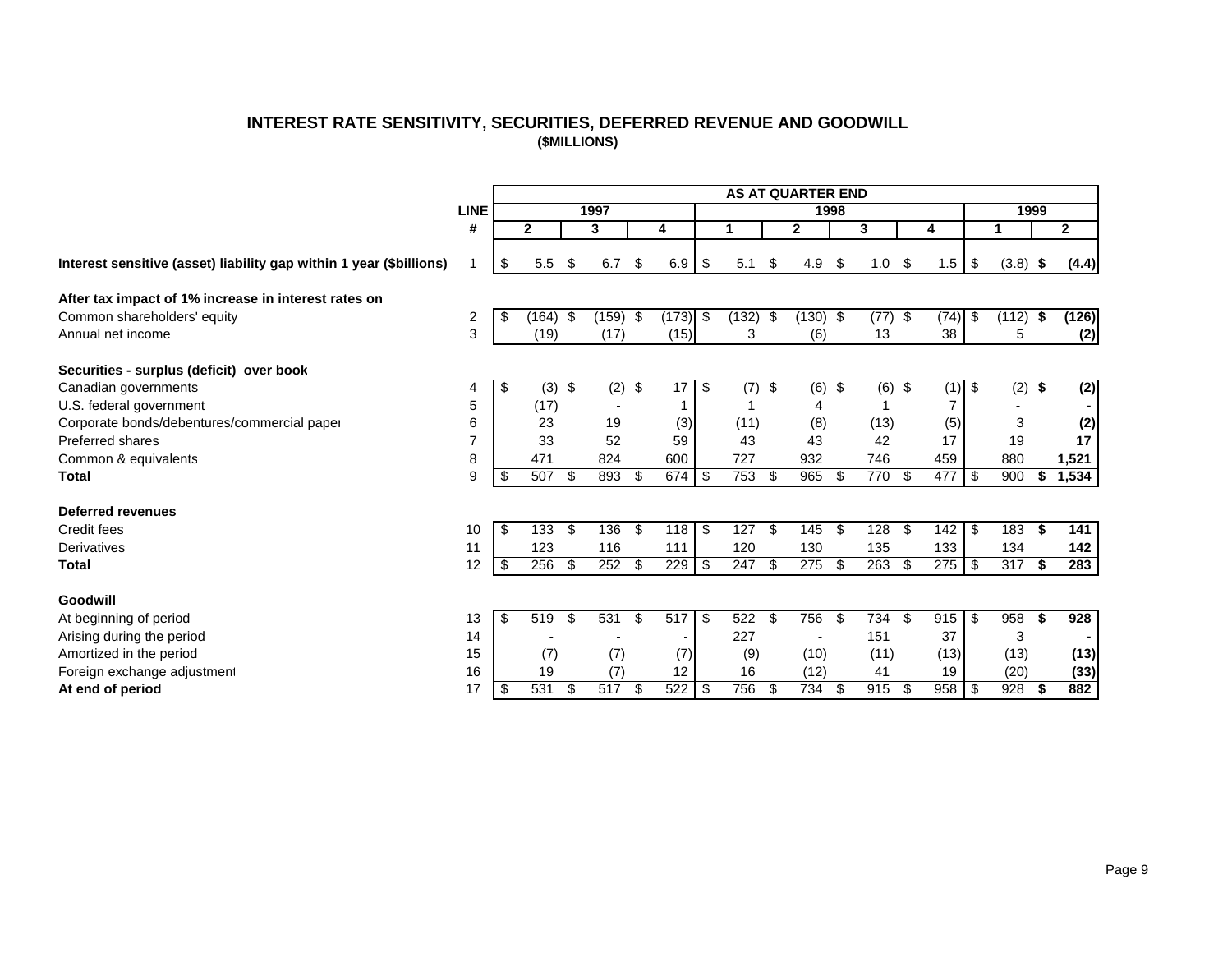# **NET INTEREST INCOME (\$MILLIONS)**

<span id="page-10-0"></span>

|                              |                |              |            |             |     |       | <b>QUARTER</b> |      |       |             |            |      |              | <b>YEAR TO DATE</b> |             |
|------------------------------|----------------|--------------|------------|-------------|-----|-------|----------------|------|-------|-------------|------------|------|--------------|---------------------|-------------|
|                              | <b>LINE</b>    |              | 1997       |             |     |       |                | 1998 |       |             |            | 1999 |              |                     |             |
|                              | #              | $\mathbf{2}$ | 3          | 4           |     | 1     | 2              |      | 3     | 4           | 1          |      | $\mathbf{2}$ | 1998                | 1999        |
| Interest income<br>Loans     | $\mathbf{1}$   | \$<br>,525   | \$<br>,595 | \$<br>1,680 | \$  | 1,759 | \$<br>1,776    | \$   | ,950  | \$<br>2,005 | \$<br>,897 | \$   | 1,876        | \$<br>3,535         | \$<br>3,773 |
| Securities                   | 2              | 306          | 323        | 374         |     | 427   | 447            |      | 548   | 751         | 715        |      | 591          | 874                 | 1,306       |
| Deposits with banks          | 3              | 56           | 42         | 75          |     | 84    | 96             |      | 81    | 73          | 81         |      | 186          | 180                 | 267         |
| Total interest income        | 4              | 1,887        | 1,960      | 2,129       |     | 2,270 | 2,319          |      | 2,579 | 2,829       | 2,693      |      | 2,653        | 4,589               | 5,346       |
| Interest expense<br>Deposits | 5              | 932          | 971        | 1,078       |     | 1,195 | 1,315          |      | 1,472 | 1,600       | 1,520      |      | 1,579        | 2,510               | 3,099       |
| Subordinated notes           | 6              | 54           | 50         | 40          |     | 47    | 63             |      | 58    | 58          | 54         |      | 48           | 110                 | 102         |
| Other                        | $\overline{7}$ | 218          | 237        | 260         |     | 268   | 224            |      | 313   | 443         | 326        |      | 322          | 492                 | 648         |
| Total interest expense       | 8              | 1,204        | ,258       | 1,378       |     | 1,510 | ,602           |      | ,843  | 2,101       | ,900       |      | 1,949        | 3,112               | 3,849       |
| Net interest income          | 9              | \$<br>683    | \$<br>702  | \$<br>751   | -\$ | 760   | \$<br>717      | \$   | 736   | \$<br>728   | \$<br>793  |      | 704          | \$<br>1,477         | \$<br>1,497 |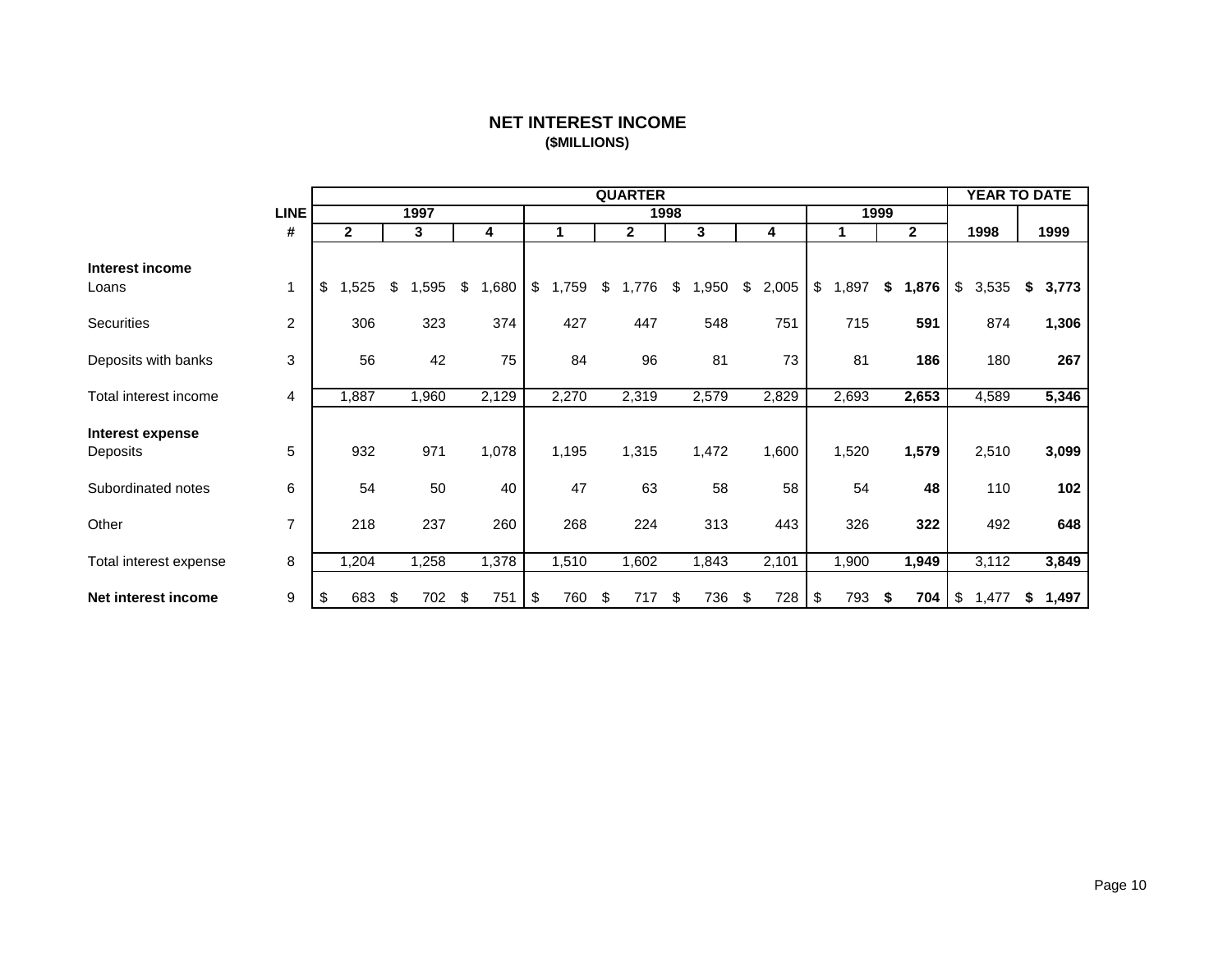# **OTHER INCOME (\$MILLIONS)**

<span id="page-11-0"></span>

|                                                      |                |                                        |                |                           |                         |                          |                  |                         | <b>QUARTER</b> |      |                         |                |                           |              |      |                |                           | <b>YEAR TO DATE</b> |             |
|------------------------------------------------------|----------------|----------------------------------------|----------------|---------------------------|-------------------------|--------------------------|------------------|-------------------------|----------------|------|-------------------------|----------------|---------------------------|--------------|------|----------------|---------------------------|---------------------|-------------|
|                                                      | <b>LINE</b>    |                                        |                |                           | 1997                    |                          |                  |                         |                | 1998 |                         |                |                           | 1999         |      |                |                           |                     |             |
|                                                      | #              |                                        | $\overline{2}$ |                           | $\overline{\mathbf{3}}$ | 4                        | $\mathbf{1}$     |                         | $\overline{2}$ |      | $\overline{\mathbf{3}}$ | $\overline{4}$ |                           | $\mathbf{1}$ |      | $\overline{2}$ |                           | 1998                | 1999        |
| Discount brokerage                                   | $\mathbf{1}$   | \$                                     | 107            | $\boldsymbol{\mathsf{S}}$ | 111                     | \$<br>136                | \$<br>127        | $\sqrt[6]{\frac{1}{2}}$ | 163            | \$   | 167 \$                  | 177            | $\boldsymbol{\mathsf{S}}$ | 238          | - \$ | 268            | $\boldsymbol{\mathsf{S}}$ | 290 \$              | 506         |
| Full service brokerage and other securities services | 2              |                                        | 59             |                           | 117                     | 92                       | 93               |                         | 128            |      | 104                     | 54             |                           | 112          |      | 116            |                           | 221                 | 228         |
| Mutual fund management                               | 3              |                                        | 36             |                           | 40                      | 44                       | 44               |                         | 48             |      | 56                      | 56             |                           | 59           |      | 64             |                           | 92                  | 123         |
| Credit fees                                          | 4              |                                        | 79             |                           | 101                     | 92                       | 82               |                         | 105            |      | 119                     | 97             |                           | 100          |      | 118            |                           | 187                 | 218         |
| Service charges                                      | 5              |                                        | 66             |                           | 68                      | 68                       | 69               |                         | 70             |      | 72                      | 72             |                           | 68           |      | 69             |                           | 139                 | 137         |
| Card services                                        | 6              |                                        | 37             |                           | 43                      | 44                       | 44               |                         | 41             |      | 46                      | 49             |                           | 46           |      | 43             |                           | 85                  | 89          |
| Trading income                                       | $\overline{7}$ |                                        | 63             |                           | 70                      | 91                       | 65               |                         | 153            |      | 95                      | (15)           |                           | 99           |      | 184            |                           | 218                 | 283         |
| Net investment securities gains                      | 8              |                                        | 40             |                           | 32                      | 232                      | 36               |                         | 42             |      | 248                     | 60             |                           | 132          |      | 80             |                           | 78                  | 212         |
| Foreign exchange - non-trading                       | 9              |                                        | 21             |                           | 16                      | 27                       | 22               |                         | 20             |      | 29                      | 24             |                           | 16           |      | 12             |                           | 42                  | 28          |
| Property rental income                               | 10             |                                        | 13             |                           | 12                      | 14                       | 18               |                         | 10             |      | 17                      | 16             |                           | 13           |      | 17             |                           | 28                  | 30          |
| Insurance                                            | 11             |                                        | 11             |                           | 12                      | 10                       | 13               |                         | 13             |      | 14                      | 16             |                           | 14           |      | 16             |                           | 26                  | 30          |
| Income - asset securitizations                       | 12             |                                        |                |                           |                         | $\overline{\phantom{a}}$ | $\boldsymbol{2}$ |                         | 3              |      | 4                       | 24             |                           | 14           |      | 17             |                           | $\overline{5}$      | 31          |
| Other consumer services                              | 13             |                                        | 12             |                           | 10                      | 13                       | $\overline{7}$   |                         | 9              |      | 6                       | 6              |                           | 8            |      | 8              |                           | 16                  | 16          |
| Other commercial and corporate services              | 14             |                                        | 21             |                           | 25                      | 25                       | 85               |                         | 23             |      | 28                      | 21             |                           | 18           |      | 32             |                           | 108                 | 50          |
| Total other income - page 3 (line 3)                 | 15             | \$                                     | 565            | \$                        | 657                     | \$<br>888                | \$<br>707        | \$                      | 828            |      | \$1,005                 | \$<br>657      | \$                        | 937          |      | \$1,044        | $\mathfrak s$             | 1,535               | \$<br>1,981 |
|                                                      |                |                                        |                |                           |                         |                          |                  |                         |                |      |                         |                |                           |              |      |                |                           |                     |             |
| Foreign exchange included above:                     |                |                                        |                |                           |                         |                          |                  |                         |                |      |                         |                |                           |              |      |                |                           |                     |             |
| Trading income                                       | 16             | $\overline{\boldsymbol{\mathfrak{s}}}$ | $21 \quad$     |                           | $22 \quad $$            | 18                       | \$<br>$32 \quad$ |                         | $24$ \$        |      | $23 \quad $$            | 33             | $\overline{\mathfrak{s}}$ | $46$ \$      |      | $35  $ \$      |                           | 56 <sup>5</sup>     | 81          |
| Non-trading                                          | 17             |                                        | 21             |                           | 16                      | 27                       | 22               |                         | 20             |      | 29                      | 24             |                           | 16           |      | 12             |                           | 42                  | 28          |
| Total foreign exchange                               | 18             | \$                                     | 42             | \$                        | 38                      | \$<br>45                 | \$<br>54         | \$                      | 44             | \$   | 52 \$                   | 57             | $\sqrt[6]{\frac{1}{2}}$   | 62 \$        |      | 47             | \$                        | 98                  | \$<br>109   |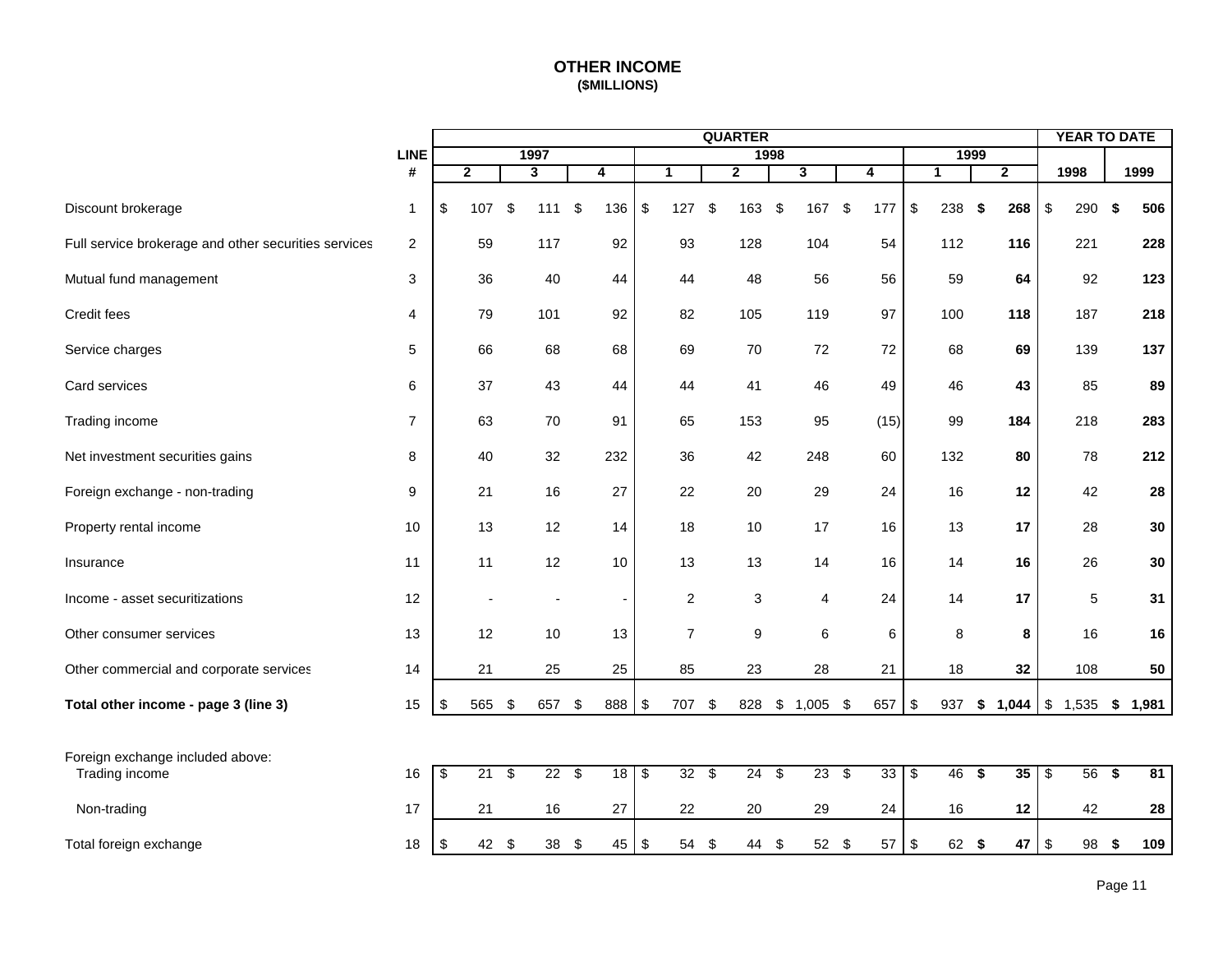# **NON-INTEREST EXPENSES (\$MILLIONS)**

<span id="page-12-0"></span>

|                                               |                |              |                          |           |             | <b>QUARTER</b> |             |                 |              |              |            |            | <b>YEAR TO DATE</b> |
|-----------------------------------------------|----------------|--------------|--------------------------|-----------|-------------|----------------|-------------|-----------------|--------------|--------------|------------|------------|---------------------|
|                                               | <b>LINE</b>    |              | 1997                     |           |             | 1998           |             |                 | 1999         |              |            |            |                     |
|                                               | #              | $\mathbf{2}$ | 3                        | 4         | $\mathbf 1$ | $\mathbf{2}$   | 3           | 4               | $\mathbf{1}$ | $\mathbf{2}$ |            | 1998       | 1999                |
| <b>Salaries and staff benefits</b>            |                |              |                          |           |             |                |             |                 |              |              |            |            |                     |
| Salaries                                      | 1              | \$<br>390    | \$<br>416                | \$<br>494 | \$<br>441   | \$<br>509      | \$<br>519   | \$<br>523       | \$<br>524    | \$<br>549    | \$         | 950        | \$<br>1,073         |
| Pension and other staff benefits              | $\overline{c}$ | 37           | 37                       | 34        | 39          | 44             | 47          | 45              | 53           | 57           |            | 83         | 110                 |
| Total                                         | 3              | 427          | 453                      | 528       | 480         | 553            | 566         | 568             | 577          | 606          |            | 1,033      | 1,183               |
| Occupancy                                     |                |              |                          |           |             |                |             |                 |              |              |            |            |                     |
| Rent                                          | 4              | 41           | 43                       | 46        | 44          | 47             | 51          | 54              | 52           | 53           |            | 91         | 105                 |
| Depreciation                                  | 5              | 17           | 17                       | 21        | 18          | 15             | 20          | 20              | 18           | 19           |            | 33         | 37                  |
| Other                                         | 6              | 18           | 18                       | 17        | 18          | 18             | 18          | 21              | 20           | 21           |            | 36         | 41                  |
| Total                                         | 7              | 76           | 78                       | 84        | 80          | 80             | 89          | 95              | 90           | 93           |            | 160        | 183                 |
|                                               |                |              |                          |           |             |                |             |                 |              |              |            |            |                     |
| <b>Equipment</b>                              |                |              |                          |           |             |                |             |                 |              |              |            |            |                     |
| Rent                                          | 8              | 13           | 14                       | 17        | 17          | 18             | 21          | 22              | 22           | 22           |            | 35         | 44                  |
| Depreciation                                  | 9              | 20           | 22                       | 24        | 25          | 27             | 28          | 28              | 26           | 29           |            | 52         | 55                  |
| Other                                         | 10             | 30           | 31                       | 37        | 34          | 40             | 37          | 38              | 45           | 48           |            | 74         | 93                  |
| Total                                         | 11             | 63           | 67                       | 78        | 76          | 85             | 86          | $\overline{88}$ | 93           | 99           |            | 161        | 192                 |
|                                               |                |              |                          |           |             |                |             |                 |              |              |            |            |                     |
| General                                       |                |              |                          |           |             |                |             |                 |              |              |            |            |                     |
| Marketing and business development            | 12             | 44           | 46                       | 59        | 52          | 55             | 58          | 48              | 57           | 63           |            | 107        | 120                 |
| Brokerage related fees                        | 13             | 23           | 24                       | 31        | 32          | 38             | 41          | 51              | 58           | 55           |            | 70         | 113                 |
| Communications                                | 14             | 29           | 30                       | 32        | 34          | 34             | 38          | 36              | 40           | 42           |            | 68         | 82                  |
| Professional and advisory services            | 15             | 27           | 42                       | 40        | 32          | 31             | 39          | 38              | 34           | 41           |            | 63         | 75                  |
| Capital and business taxes                    | 16             | 33           | 31                       | 23        | 26          | 22             | 22          | 3               | 20           | 21           |            | 48         | 41                  |
| Postage                                       | 17             | 15           | 14                       | 16        | 14          | 17             | 17          | 17              | 20           | 23           |            | 31         | 43                  |
| Deposit insurance premiums                    | 18             | 16           | 16                       | 16        | 16          | 16             | 16          | 15              | 16           | 17           |            | 32         | 33                  |
| Travel and relocation                         | 19             | 8            | 11                       | 11        | 10          | 11             | 14          | 10              | 9            | 11           |            | 21         | 20                  |
| Other                                         | 20             | 30           | 38                       | 37        | 37          | 43             | 47          | 55              | 57           | 68           |            | 80         | 125                 |
| Total                                         | 21             | 225          | 252                      | 265       | 253         | 267            | 292         | 273             | 311          | 341          |            | 520        | 652                 |
| Total before acquisition costs                | 22             | 791          | 850                      | 955       | 889         | 985            | 1,033       | 1,024           | 1,071        | 1,139        |            | 1,874      | 2,210               |
| Pont ( Q2/97) / Rivkin (Q1/98)                | 23             | 29           | $\overline{\phantom{a}}$ |           | 25          |                |             |                 |              |              |            | 25         |                     |
| Total non-interest expenses - page 3 (line 5) | 24             | \$<br>820    | \$<br>850                | \$<br>955 | \$<br>914   | \$<br>985      | \$<br>1,033 |                 | 1,071        | \$1,139      | $\sqrt{3}$ | $1,899$ \$ | 2,210               |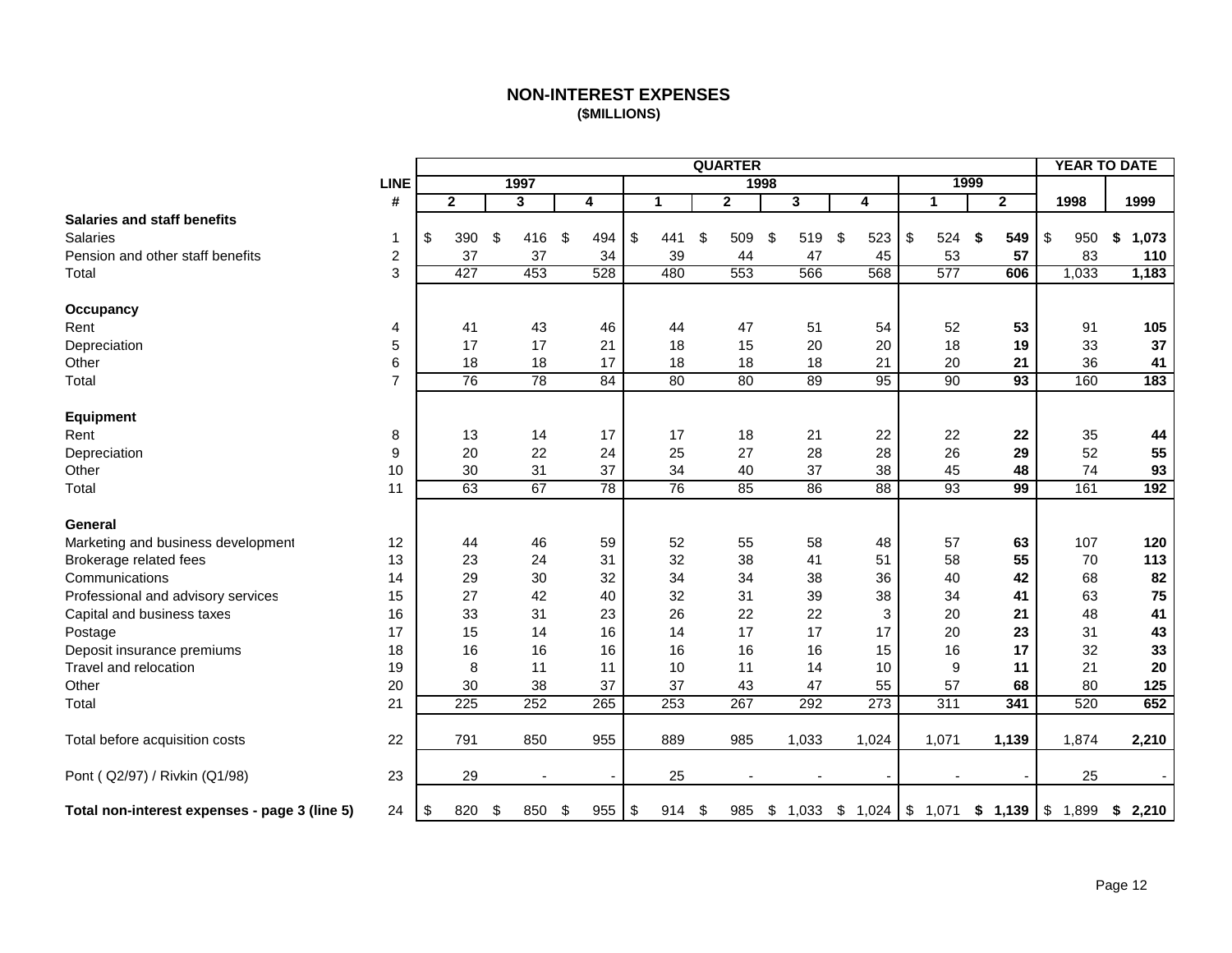### **BALANCE SHEET (\$MILLIONS)**

<span id="page-13-0"></span>

|                                                  |                |      |              |      |              |                         |            |              |     | <b>AS AT QUARTER END</b> |      |            |                    |     |              |      |              |
|--------------------------------------------------|----------------|------|--------------|------|--------------|-------------------------|------------|--------------|-----|--------------------------|------|------------|--------------------|-----|--------------|------|--------------|
|                                                  | <b>LINE</b>    |      |              |      | 1997         |                         |            |              |     |                          | 1998 |            |                    |     |              | 1999 |              |
|                                                  | #              |      | $\mathbf{2}$ |      | 3            | $\overline{\mathbf{4}}$ |            | $\mathbf{1}$ |     | $\overline{2}$           |      | 3          | 4                  |     | $\mathbf{1}$ |      | $\mathbf{2}$ |
| Cash resources                                   | 1              | \$   | $5,134$ \$   |      | 5,945 \$     | 7,587                   | $\,$       | 5,743 \$     |     | 6,878 \$                 |      | $6,925$ \$ | 3,079              | \$  | $8,531$ \$   |      | 7,596        |
| Securities purchased under resale agreements     | 2              |      | 22,904       |      | 23,112       | 23,321                  |            | 26,771       |     | 28,828                   |      | 33,162     | 12,291             |     | 23,377       |      | 20,536       |
| Investment securities                            |                |      |              |      |              |                         |            |              |     |                          |      |            |                    |     |              |      |              |
| Issued or guaranteed by Canada or provinces      | 3              |      | 2,534        |      | 2,460        | 2,325                   |            | 2,367        |     | 1,791                    |      | 1,916      | 1,721              |     | 1,655        |      | 1,078        |
| Issued by US federal government                  | 4              |      | 3,938        |      | 4,213        | 4,371                   |            | 4,846        |     | 4,718                    |      | 5,037      | 4,522              |     | 5,168        |      | 5,598        |
| Other securities                                 | 5              |      | 5,358        |      | 5,773        | 5,915                   |            | 5,938        |     | 8,527                    |      | 9,322      | 6,269              |     | 10,676       |      | 9,512        |
| Total                                            | 6              |      | 11,830       |      | 12,446       | 12,611                  |            | 13,151       |     | 15,036                   |      | 16,275     | 12,512             |     | 17,499       |      | 16,188       |
| <b>Trading securities</b>                        | $\overline{7}$ |      | 17,167       |      | 17,826       | 20,811                  |            | 24,695       |     | 30,637                   |      | 44,454     | 37,207             |     | 46,928       |      | 47,635       |
| Total                                            | 8              |      | 28,997       |      | 30,272       | 33,422                  |            | 37,846       |     | 45,673                   |      | 60,729     | 49,719             |     | 64,427       |      | 63,823       |
| Loans and customers' liability under acceptances |                |      |              |      |              |                         |            |              |     |                          |      |            |                    |     |              |      |              |
| Residential mortgages                            | 9              |      | 30,568       |      | 30,448       | 30,442                  |            | 30,632       |     | 30.734                   |      | 31,982     | 32,255             |     | 32,388       |      | 33,343       |
| Personal                                         | 10             |      | 12,298       |      | 12,588       | 13,736                  |            | 14,872       |     | 16,186                   |      | 15,913     | 15,160             |     | 16,442       |      | 18,819       |
| Business and government                          | 11             |      | 41,837       |      | 42,285       | 42,560                  |            | 46,996       |     | 46,198                   |      | 45,859     | 47,459             |     | 49,278       |      | 47,096       |
| Total                                            | 12             |      | 84,703       |      | 85,321       | 86,738                  |            | 92,500       |     | 93,118                   |      | 93,754     | 94,874             |     | 98,108       |      | 99,258       |
| Other assets                                     | 13             |      | 11,468       |      | 11,477       | 12,784                  |            | 14,179       |     | 15,022                   |      | 14,176     | 21,868             |     | 19,042       |      | 16,828       |
| <b>Total assets</b>                              | 14             | \$   | 153,206 \$   |      | 156,127 \$   | 163,852                 | $\sqrt{3}$ | 177,039 \$   |     | 189,519 \$               |      | 208,746 \$ | 181,831            | \$  | 213,485 \$   |      | 208,041      |
| Deposits                                         |                |      |              |      |              |                         |            |              |     |                          |      |            |                    |     |              |      |              |
| Personal non-term                                | 15             | \$   | 19,553       | - \$ | $19,811$ \$  | 20,517                  | \$         | 21,460       | \$  | 22,416                   | - \$ | 22,573     | \$<br>23,335       | -\$ | 24,070       | - \$ | 25,084       |
| Personal term                                    | 16             |      | 23,445       |      | 23,789       | 23,527                  |            | 23,081       |     | 22,916                   |      | 22,935     | 24,358             |     | 25,371       |      | 25,699       |
| Banks and deposit taking institutions            | 17             |      | 15,725       |      | 14,071       | 16,268                  |            | 21,716       |     | 26,455                   |      | 27,476     | 17,063             |     | 28,534       |      | 30,236       |
| Business and government                          | 18             |      | 39,976       |      | 46,151       | 50,314                  |            | 51,827       |     | 55,886                   |      | 64,360     | 55,921             |     | 66,461       |      | 60,246       |
| Total                                            | 19             |      | 98,699       |      | 103,822      | 110,626                 |            | 118,084      |     | 127,673                  |      | 137,344    | 120,677            |     | 144,436      |      | 141,265      |
| Acceptances                                      | 20             |      | 7,065        |      | 6,928        | 7,036                   |            | 7,125        |     | 8,078                    |      | 9,144      | 9,948              |     | 10,267       |      | 8,861        |
| Short sales of securities                        | 21             |      | 7,772        |      | 8,267        | 9,640                   |            | 9,153        |     | 10,116                   |      | 16,429     | 13,034             |     | 16,482       |      | 16,034       |
| Securities sold under repurchase agreements      | 22             |      | 20,100       |      | 18,708       | 15,199                  |            | 19,055       |     | 21,241                   |      | 24,144     | 8,421              |     | 15,849       |      | 15,207       |
| <b>Other liabilities</b>                         | 23             |      | 9,138        |      | 8,063        | 10,657                  |            | 12,238       |     | 10,922                   |      | 9,745      | 17,612             |     | 14,248       |      | 14,552       |
| Subordinated notes                               | 24             |      | 3,542        |      | 3,289        | 3,391                   |            | 3,464        |     | 3,425                    |      | 3,543      | 3,606              |     | 3,559        |      | 3,411        |
| Shareholders' equity                             |                |      |              |      |              |                         |            |              |     |                          |      |            |                    |     |              |      |              |
| Preferred                                        | 25             |      | 545          |      | 541          | 546                     |            | 905          |     | 900                      |      | 915        | 845                |     | 839          |      | 830          |
| Common                                           | 26             |      | 6,345        |      | 6,509        | 6,757                   |            | 7,015        |     | 7,164                    |      | 7,482      | 7,688              |     | 7,805        |      | 7,881        |
| Total                                            | 27             |      | 6,890        |      | 7,050        | 7,303                   |            | 7,920        |     | 8,064                    |      | 8,397      | 8,533              |     | 8,644        |      | 8,711        |
| Total liabilities and shareholders' equity       | 28             | \$   | 153,206 \$   |      | 156,127 \$   | 163,852                 | \$         | 177,039      | \$  | 189,519 \$               |      | 208,746    | \$<br>181,831      | \$  | 213,485      | -\$  | 208,041      |
| Assets under administration                      |                |      |              |      |              |                         |            |              |     |                          |      |            |                    |     |              |      |              |
| Wealth management services                       | 29             | \$   | 75,581       | - \$ | $92,324$ \$  | 98,478                  | \$         | 119,775      | -\$ | 135,090                  | \$   | 145,369    | \$<br>145,402      | \$  | 174,684      | - \$ | 207,761      |
| Personal and commercial banking                  | 30             |      | 18,320       |      | 20,480       | 22,089                  |            | 19,659       |     | 19,645                   |      | 20,291     | 19,656             |     | 19,993       |      | 20,169       |
| <b>Total</b>                                     | 31             | l \$ | 93,901       | \$   | $112,804$ \$ | $120,567$ \$            |            | $139,434$ \$ |     | $154,735$ \$             |      | 165,660    | \$<br>$165,058$ \$ |     | 194,677      | \$   | 227,930      |

| Wealth management services      | 29 | 75.581 | 92.324  | 98,478 \$ | 119.775 | 135.090 | 145.369 | 145.402 I \$ | 174.684 | 207,761 |
|---------------------------------|----|--------|---------|-----------|---------|---------|---------|--------------|---------|---------|
| Personal and commercial banking |    | 18.320 | 20,480  | 22.089    | 19,659  | 19,645  | 20.291  | 19,656       | 19,993  | 20,169  |
| Total                           |    | 93.901 | 112.804 | 120.567   | 139.434 | 154.735 | 165.660 | 165.058 S    | 194.677 | 227.930 |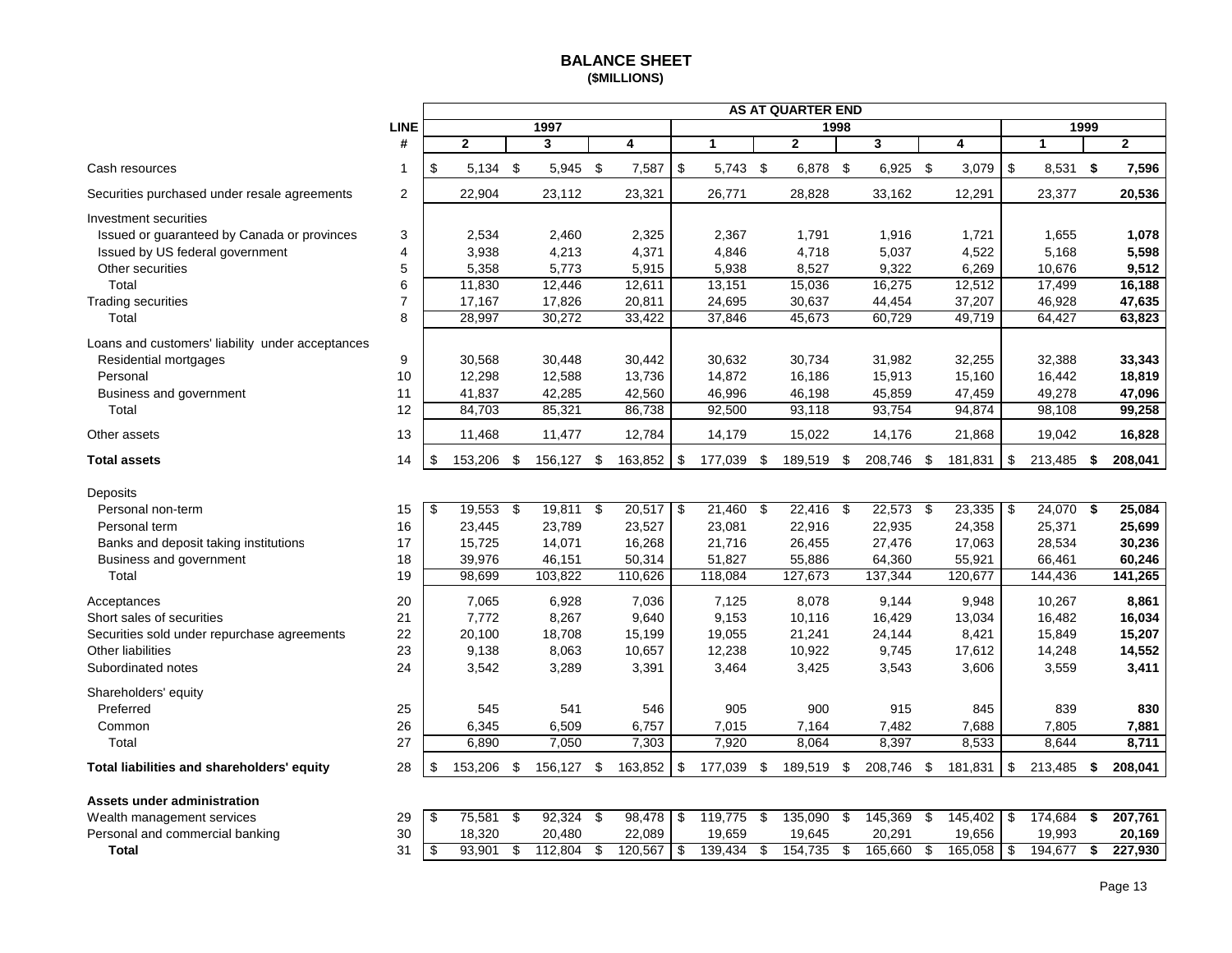#### **ANALYSIS OF CHANGE IN SHAREHOLDERS' EQUITY (\$MILLIONS)**

<span id="page-14-0"></span>

|                                                  | <b>LINE</b>    |     |              |      |        |                    |            |                                | <b>QUARTER</b> |              |       |              |       |                |              |              |                | YEAR TO DATE   |       |
|--------------------------------------------------|----------------|-----|--------------|------|--------|--------------------|------------|--------------------------------|----------------|--------------|-------|--------------|-------|----------------|--------------|--------------|----------------|----------------|-------|
|                                                  | #              |     |              |      | 1997   |                    |            |                                |                | 1998         |       |              |       |                |              | 1999         |                |                |       |
|                                                  |                |     | $\mathbf{2}$ |      | 3      | 4                  |            |                                | $\mathbf{2}$   |              | 3     |              | 4     |                |              | $\mathbf{2}$ |                | 1998           | 1999  |
| <b>Preferred shares</b>                          |                |     |              |      |        |                    |            |                                |                |              |       |              |       |                |              |              |                |                |       |
| Balance at beginning of period                   |                | \$  | 536          | - \$ | 545 \$ | 541                | $\sqrt{3}$ | 546                            | - \$           | 905 \$       |       | 900 \$       |       | 915            | \$<br>845 \$ |              | 839            | 546 \$<br>- \$ | 845   |
| Issued - TD Mortgage Investment Corp.            | 2              |     |              |      |        |                    |            | 350                            |                |              |       |              |       |                |              |              |                | 350            |       |
| Redeemed                                         | 3              |     |              |      |        |                    |            |                                |                |              |       |              |       | (75)           |              |              |                | (75)           |       |
| Translation on shares issued in foreign currency | 4              |     | 9            |      | (4)    | 5                  |            | 9                              |                | (5)          |       | 15           |       | 5              | (6)          |              | (9)            | 24             | (15)  |
| Balance at end of period                         | 5              |     | 545          |      | 541    | 546                |            | 905                            |                | 900          |       | 915          |       | 845            | 839          |              | 830            | 845            | 830   |
| <b>Common shares</b>                             |                |     |              |      |        |                    |            |                                |                |              |       |              |       |                |              |              |                |                |       |
| Balance at beginning of period                   | 6              |     | 1,294        |      | 1,290  | 1,297              |            | 1,297                          |                | 1,298        | 1,299 |              | 1,300 |                | 1,301        |              | 1,303          | 1,297          | 1,301 |
| Issued - Options                                 | $\overline{7}$ |     | 9            |      |        |                    |            |                                |                |              |       |              |       |                | 2            |              | $\overline{2}$ |                | 4     |
| Repurchased for cancellation                     | 8              |     | (13)         |      |        |                    |            |                                |                |              |       |              |       |                |              |              |                |                |       |
| Balance at end of period                         | 9              |     | 1,290        |      | 1,297  | 1,297              |            | 1,298                          |                | 1,299        | 1,300 |              | 1,301 |                | 1,303        |              | 1,305          | 1,301          | 1,305 |
| <b>Retained earnings</b>                         |                |     |              |      |        |                    |            |                                |                |              |       |              |       |                |              |              |                |                |       |
| Balance at beginning of period                   | 10             |     | 4,896        |      | 5,055  | 5,212              |            | 5,460                          |                | 5.717        |       | 5,865        | 6,182 |                | 6,387        |              | 6,502          | 5,460          | 6,387 |
| Net Income                                       | 11             |     | 240          |      | 295    | 289                |            | 293                            |                | 307          |       | 287          |       | 234            | 312          |              | 348            | 1,121          | 660   |
| Dividends - common                               | 12             |     | (84)         |      | (83)   | (83)               |            | (95)                           |                | (95)         |       | (101)        | (101) |                | (101)        |              | (101)          | (392)          | (202) |
| - preferred                                      | 13             |     | (7)          |      | (8)    | (8)                |            | (8)                            |                | (8)          |       | (9)          |       | (9)            | (8)          |              | (8)            | (34)           | (16)  |
| - preferred TDMIC tax effected                   | 14             |     |              |      |        |                    |            | (3)                            |                | (2)          |       | (3)          |       | (3)            | (3)          |              | (3)            | (11)           | (6)   |
| Translation adjustments - net of taxes           | 15             |     | 104          |      | (45)   | 55                 |            | 76                             |                | (43)         |       | 153          |       | 84             | (84)         |              | (133)          | 270            | (217) |
| Share issue expenses - net of taxes              | 16             |     |              |      |        |                    |            | (3)                            |                |              |       |              |       |                |              |              |                | (3)            |       |
| Shares repurchased for cancellation              | 17             |     | (95)         |      | (3)    |                    |            |                                |                |              |       |              |       |                |              |              |                |                |       |
| Stock options settled in cash - tax effected     | 18             |     |              |      |        | (6)                |            | (2)                            |                | (12)         |       | (9)          |       | (2)            | (1)          |              | (28)           | (25)           | (29)  |
| Other                                            | 19             |     |              |      |        |                    |            | (1)                            |                |              |       | (1)          |       | $\overline{2}$ |              |              | (1)            |                | (1)   |
| Balance at end of period                         | 20             |     | 5,055        |      | 5,212  | 5,460              |            | 5,717                          |                | 5,865        | 6,182 |              | 6,387 |                | 6,502        |              | 6,576          | 6,387          | 6,576 |
| <b>Total common equity</b>                       | 21             |     | 6,345        |      | 6,509  | 6,757              |            | 7,015                          |                | 7,164        |       | 7,482        | 7,688 |                | 7,805        |              | 7,881          | 7,688          | 7,881 |
| Total shareholders' equity                       | 22             | -\$ | $6,890$ \$   |      | 7,050  | $7,303$ \$<br>- \$ |            | 7,920 \$                       |                | 8,064<br>-\$ |       | 8,397<br>-\$ |       | $8,533$ \$     | 8,644 \$     |              | $8,711$ \ \$   | $8,533$ \$     | 8,711 |
|                                                  |                |     |              |      |        |                    |            | <b>NUMBER OF COMMON SHARES</b> |                |              |       |              |       |                |              |              |                |                |       |
| <b>Common Shares</b>                             |                |     |              |      |        |                    |            |                                |                |              |       |              |       |                |              |              |                |                |       |

| Number of common shares at beginning of period 23   299,137,724 296,543,324 296,932,574   296,946,199 296,964,049 297,031,274 297,068,149   297,118,824 297,1183,549   296,946,199 297,118,824   296,946,199 297,118,824   297 |             |         |        |        |        |        |        |        |        |                                                                                                                                        |         |
|--------------------------------------------------------------------------------------------------------------------------------------------------------------------------------------------------------------------------------|-------------|---------|--------|--------|--------|--------|--------|--------|--------|----------------------------------------------------------------------------------------------------------------------------------------|---------|
| Issued on exercise of options                                                                                                                                                                                                  | 425.500     | 389.250 | 13.625 | 17.850 | 67.225 | 36.875 | 50.675 | 64.725 | 65.824 | 172.625                                                                                                                                | 130,549 |
| Common shares repurchased                                                                                                                                                                                                      | (3,019,900) |         |        |        |        |        |        |        |        |                                                                                                                                        |         |
| Number of common shares at end of period                                                                                                                                                                                       |             |         |        |        |        |        |        |        |        | 26 286,543,324 296,932,574 296,946,199 296,964,049 297,031,274 297,068,149 297,118,824 297,183,549 297,249,373 297,118,824 297,183,549 |         |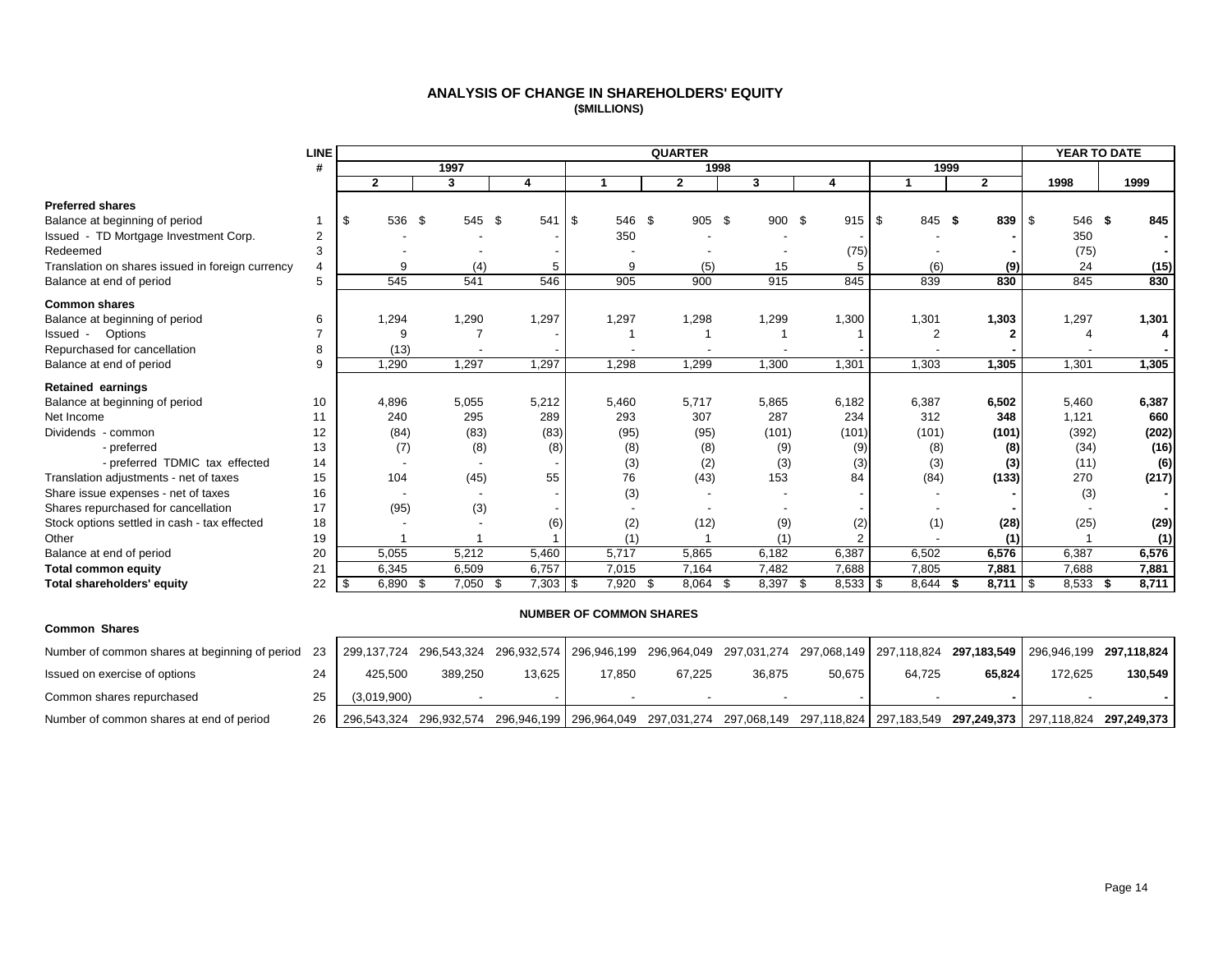### **RISK-WEIGHTED ASSETS AND CAPITAL (\$MILLIONS)**

<span id="page-15-0"></span>

|                                                      |                |               |                  |             |                          | <b>AS AT QUARTER END</b> |      |            |     |           |               |     |                |
|------------------------------------------------------|----------------|---------------|------------------|-------------|--------------------------|--------------------------|------|------------|-----|-----------|---------------|-----|----------------|
|                                                      | <b>LINE</b>    |               | 1997             |             |                          | 1998                     |      |            |     |           | 1999          |     |                |
|                                                      | #              | $\mathbf{2}$  | 3                | 4           | 1                        | $\overline{2}$           |      | 3          |     | 4         | $\mathbf{1}$  |     | $\overline{2}$ |
| <b>Balance sheet assets</b>                          |                |               |                  |             |                          |                          |      |            |     |           |               |     |                |
| Cash resources                                       | -1             | \$<br>917     | \$<br>1,070 \$   | 1,414       | \$<br>1,043              | \$<br>1,261              | -\$  | $1,247$ \$ |     | 499       | \$<br>1,554   | -\$ | 1,406          |
| <b>Securities</b>                                    | 2              | 14,737        | 14,242           | 17,949      | 4,916                    | 5,084                    |      | 5,627      |     | 5,101     | 5,784         |     | 5,727          |
| Loans                                                | 3              | 49,443        | 47,029           | 46,752      | 48,989                   | 48,845                   |      | 47,238     |     | 47,781    | 51,085        |     | 53,762         |
| Customers' liability under acceptances               | $\overline{4}$ | 7,065         | 6,928            | 7,036       | 7,103                    | 7,922                    |      | 8,963      |     | 9,706     | 10,003        |     | 8,641          |
| Other assets                                         | 5              | 3,926         | 4,174            | 4,922       | 4,717                    | 4,578                    |      | 4,042      |     | 5,192     | 5,921         |     | 4,884          |
| <b>Total balance sheet assets</b>                    | 6              | 76,088        | 73,443           | 78,073      | 66,768                   | 67,690                   |      | 67,117     |     | 68,279    | 74,347        |     | 74,420         |
| Off-balance sheet assets                             |                |               |                  |             |                          |                          |      |            |     |           |               |     |                |
| <b>Credit instruments</b>                            | $\overline{7}$ | 22,337        | 21,551           | 22,047      | 22,304                   | 24,604                   |      | 23,012     |     | 22,515    | 21,468        |     | 21,806         |
| Derivative financial instruments                     | 8              | 2,754         | 2,533            | 2,765       | 2,924                    | 3,206                    |      | 3,133      |     | 5,007     | 4,342         |     | 3,645          |
| Total off-balance sheet assets                       | 9              | 25,091        | 24,084           | 24,812      | 25,228                   | 27,810                   |      | 26,145     |     | 27,522    | 25,810        |     | 25,451         |
| Total risk-weighted asset equivalent - Credit risk   | 10             | 101,179       | 97,527           | 102,885     | 91,996                   | 95,500                   |      | 93,262     |     | 95,801    | 100,157       |     | 99,871         |
| Total risk-weighted asset equivalent - Market risk * | 11             | $\sim$        | $\sim$           |             | 8,845                    | 8,220                    |      | 9,652      |     | 9,305     | 10,451        |     | 11,182         |
| Total risk-weighted assets                           | 12             | \$<br>101,179 | \$<br>97,527     | \$102,885   | \$100,841                | \$<br>103,720            | \$   | 102,914    |     | \$105,106 | \$<br>110,608 |     | \$111,053      |
| <b>CAPITAL</b><br>TIER <sub>1</sub>                  |                |               |                  |             |                          |                          |      |            |     |           |               |     |                |
| Common shareholders' equity                          | 13             | \$<br>6,345   | \$<br>6,509      | \$<br>6,757 | \$<br>7,015              | \$<br>7,164              | \$   | 7,482      | -\$ | 7,688     | \$<br>7,805   | \$  | 7,881          |
| Qualifying preferred shares                          | 14             | 545           | 541              | 546         | 905                      | 901                      |      | 915        |     | 845       | 839           |     | 830            |
| Less: unamortized goodwill                           | 15             | (531)         | (517)            | (522)       | (756)                    | (734)                    |      | (915)      |     | (958)     | (928)         |     | (882)          |
| Total Tier 1 capital                                 | 16             | 6,359         | 6,533            | 6,781       | 7,164                    | 7,331                    |      | 7,482      |     | 7,575     | 7,716         |     | 7,829          |
| TIER <sub>2</sub>                                    |                |               |                  |             |                          |                          |      |            |     |           |               |     |                |
| Subordinated notes                                   | 17             | 3,542         | 3,289            | 3,391       | 3,463                    | 3,425                    |      | 3,543      |     | 3,606     | 3,559         |     | 3,411          |
| Less: amortization of subordinated notes             | 18             | (243)         | (63)             | (107)       | (109)                    | (119)                    |      | (125)      |     | (257)     | (292)         |     | (221)          |
| Tier 2 capital in excess of 50% of Tier 1            | 19             | (120)         |                  |             | $\overline{\phantom{a}}$ | $\blacksquare$           |      |            |     |           | $\sim$        |     |                |
| General allowance for credit losses **               | 20             |               |                  | 402         | 425                      | 447                      |      | 643        |     | 636       | 744           |     | 740            |
| Total Tier 2 capital                                 | 21             | 3,179         | 3,226            | 3,686       | 3,779                    | 3,753                    |      | 4,061      |     | 3,985     | 4,011         |     | 3,930          |
| Other deductions                                     | 22             |               | (10)             | (13)        | (15)                     | (17)                     |      | (47)       |     | (24)      | (24)          |     | (25)           |
| <b>Total capital</b>                                 | 23             | \$<br>9,538   | \$<br>$9,749$ \$ | 10,454      | \$<br>10,928             | \$<br>11,067             | - \$ | 11,496 \$  |     | 11,536    | \$<br>11,703  | \$  | 11,734         |
| <b>Capital ratios</b><br>Canadian                    |                |               |                  |             |                          |                          |      |            |     |           |               |     |                |
| Tier 1 capital                                       | 24             | 6.3           | 6.7              | 6.6         | 7.1                      | 7.1                      |      | 7.3        |     | 7.2       | 7.0           |     | 7.0            |
| <b>Total capital</b>                                 | 25             | 9.4           | 10.0             | 10.2        | 10.8                     | 10.7                     |      | 11.2       |     | 11.0      | 10.6          |     | 10.6           |
| U.S. basis                                           |                |               |                  |             |                          |                          |      |            |     |           |               |     |                |
| Tier 1 capital                                       | 26             | 6.1           | 6.5              | 6.4         | 6.9                      | 6.9                      |      | 7.1        |     | 6.9       | 6.7           |     | 6.7            |
| Total capital                                        | 27             | 9.1           | 9.6              | 9.8         | 10.3                     | 10.5                     |      | 11.0       |     | 10.8      | 10.5          |     | 10.7           |

\* Market risk rules for trading securities in effect from Q1/98

Includes both the general allowance for loan losses and a general allowance for certain off-balance sheet instruments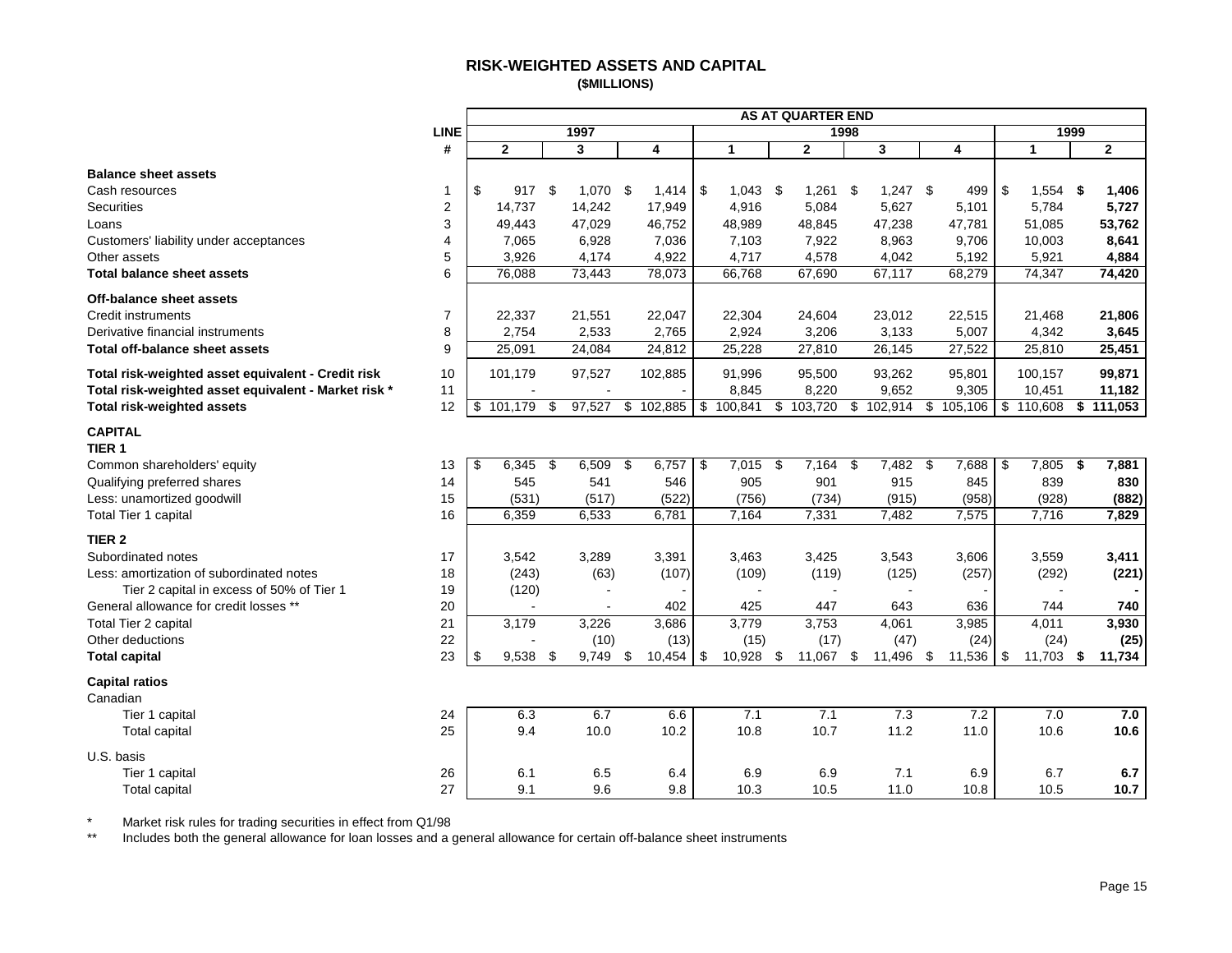# **DERIVATIVES (\$MILLIONS)**

<span id="page-16-0"></span>

|                               |             |                         |               |               |            |         | <b>AS AT QUARTER END</b> |      |                         |               |      |         |      |                |
|-------------------------------|-------------|-------------------------|---------------|---------------|------------|---------|--------------------------|------|-------------------------|---------------|------|---------|------|----------------|
|                               | <b>LINE</b> |                         | 1997          |               |            |         |                          | 1998 |                         |               |      |         | 1999 |                |
|                               | #           | $\overline{\mathbf{2}}$ | 3             | 4             |            | 1       | $\mathbf{2}$             |      | $\overline{\mathbf{3}}$ | 4             |      | 1       |      | $\overline{2}$ |
|                               |             |                         |               |               |            |         |                          |      |                         |               |      |         |      |                |
| <b>Interest Rate</b>          |             |                         |               |               |            |         |                          |      |                         |               |      |         |      |                |
| Notional Principal            | 1           | \$<br>338,025           | \$<br>355,986 | \$<br>385,242 | \$         | 418,190 | \$<br>400,398            | \$   | 420,679                 | \$<br>467,072 | \$   | 470,013 | \$   | 544,798        |
| <b>Replacement Cost</b>       | 2           | 2,793                   | 3,660         | 3,599         |            | 4,031   | 4,325                    |      | 4,482                   | 6,701         |      | 6,782   |      | 5,906          |
| <b>Credit Equivalent</b>      | 3           | 3,895                   | 4,658         | 4,729         |            | 5,251   | 5,727                    |      | 5,877                   | 8,372         |      | 8,495   |      | 7,663          |
| Risk-Weighted                 | 4           | 1,327                   | 1,254         | 1,277         |            | 1,390   | 1,543                    |      | 1,433                   | 2,133         |      | 2,108   |      | 1,840          |
| <b>Foreign Exchange</b>       |             |                         |               |               |            |         |                          |      |                         |               |      |         |      |                |
| Notional Principal            | 5           | 188,708                 | 207,602       | 242,815       |            | 240,266 | 256,934                  |      | 202,769                 | 351,471       |      | 308,549 |      | 325,292        |
| Replacement Cost              | 6           | 3,504                   | 3,074         | 3,616         |            | 4,349   | 3,374                    |      | 4,368                   | 7,386         |      | 4,931   |      | 4,949          |
| <b>Credit Equivalent</b>      | 7           | 6,701                   | 6,319         | 7,256         |            | 8,158   | 7,497                    |      | 8,011                   | 13,237        |      | 10,254  |      | 10,435         |
| Risk-Weighted                 | 8           | 1,829                   | 1,677         | 2,013         |            | 2,256   | 2,106                    |      | 2,155                   | 4,252         |      | 3,266   |      | 3,350          |
| <b>Other</b>                  |             |                         |               |               |            |         |                          |      |                         |               |      |         |      |                |
| Notional Principal            | 9           | 1,675                   | 2,075         | 13,770        |            | 7,110   | 18,276                   |      | 26,186                  | 31,041        |      | 36,103  |      | 28,548         |
| Replacement Cost              | 10          | 27                      | 38            | 173           |            | 108     | 184                      |      | 405                     | 450           |      | 470     |      | 305            |
| Credit Equivalent             | 11          | 128                     | 187           | 1,112         |            | 568     | 1,488                    |      | 2,426                   | 2,854         |      | 2,558   |      | 2,446          |
| Risk-Weighted                 | 12          | 40                      | 55            | 385           |            | 239     | 534                      |      | 750                     | 895           |      | 816     |      | 772            |
| <b>Total Derivatives</b>      |             |                         |               |               |            |         |                          |      |                         |               |      |         |      |                |
| Notional Principal            | 13          | 528,408                 | 565,663       | 641,827       |            | 665,566 | 675,608                  |      | 649,634                 | 849,584       |      | 814,665 |      | 898,638        |
| <b>Replacement Cost</b>       | 14          | 6,324                   | 6,772         | 7,388         |            | 8,488   | 7,883                    |      | 9,255                   | 14,537        |      | 12,183  |      | 11,160         |
| <b>Credit Equivalent</b>      | 15          | 10,724                  | 11,164        | 13,097        |            | 13,977  | 14,712                   |      | 16,314                  | 24,463        |      | 21,307  |      | 20,544         |
| Risk-Weighted                 | 16          | 3,196                   | 2,987         | 3,675         |            | 3,885   | 4,183                    |      | 4,339                   | 7,280         |      | 6,190   |      | 5,962          |
| Netting & Collateral - Impact | 17          | (442)                   | (454)         | (910)         |            | (961)   | (977)                    |      | (1,206)                 | (2, 273)      |      | (1,848) |      | (2, 317)       |
| Net Risk-Weighted             | 18          | \$<br>2,754             | \$<br>2,533   | \$<br>2,765   | $\sqrt{3}$ | 2,924   | \$<br>3,206              | \$   | $3,133$ \$              | 5,007         | l \$ | 4,342   | -\$  | 3,645          |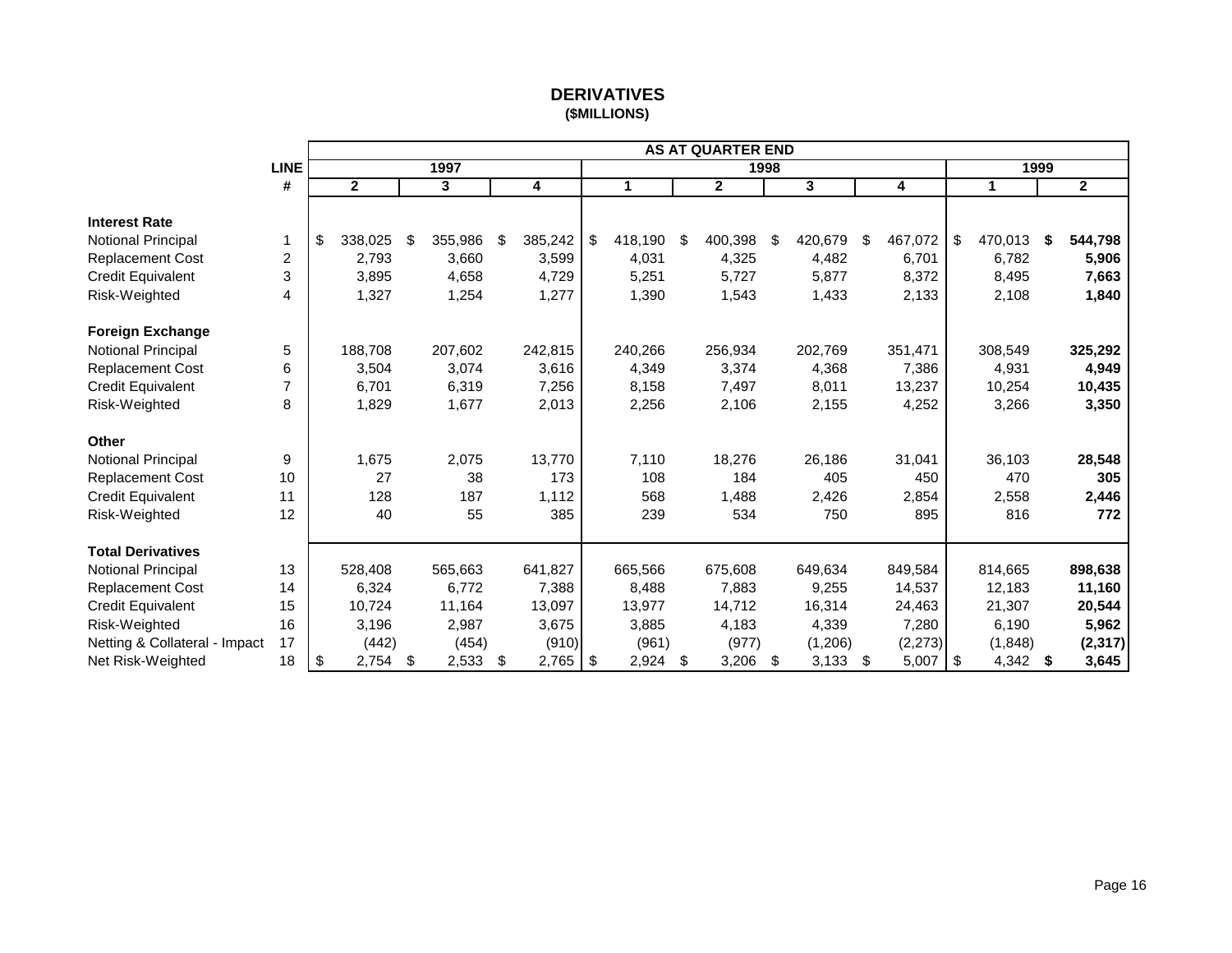## **NET IMPAIRED LOANS BY SECTOR AND GENERAL ALLOWANCES (\$MILLIONS)**

<span id="page-17-0"></span>

|                                                                             |                |              |    |                |                |              |    | <b>AS AT QUARTER END</b> |    |          |           |              |      |              |
|-----------------------------------------------------------------------------|----------------|--------------|----|----------------|----------------|--------------|----|--------------------------|----|----------|-----------|--------------|------|--------------|
|                                                                             | <b>LINE</b>    |              |    | 1997           |                |              |    | 1998                     |    |          |           |              | 1999 |              |
|                                                                             | #              | $\mathbf{2}$ |    | 3              | 4              | $\mathbf{1}$ |    | $\overline{2}$           |    | 3        | 4         | $\mathbf{1}$ |      | $\mathbf{2}$ |
| <b>DOMESTIC</b>                                                             |                |              |    |                |                |              |    |                          |    |          |           |              |      |              |
| Personal                                                                    | 1              | \$<br>67     |    | 35             | \$<br>66       | \$<br>87     | \$ | 85                       | \$ | 83       | \$<br>92  | \$<br>71     | \$   | 29           |
| Commercial                                                                  | 2              | 151          |    | 172            | 112            | 88           |    | 71                       |    | 77       | 115       | 143          |      | 128          |
| Corporate                                                                   | 3              | 183          |    | 176            | 92             | 107          |    | 111                      |    | 83       | 103       | 41           |      | 29           |
| Total domestic net of specific provisions                                   | 4              | 401          |    | 383            | 270            | 282          |    | 267                      |    | 243      | 310       | 255          |      | 186          |
| <b>INTERNATIONAL</b>                                                        |                |              |    |                |                |              |    |                          |    |          |           |              |      |              |
| U.S.A.                                                                      | 5              | 89           |    | 71             | 53             | 218          |    | 89                       |    | 73       | 40        | 29           |      | 64           |
| Other international                                                         | 6              | $\sim$       |    | $\overline{a}$ |                | 9            |    | 13                       |    | 13       | 11        | 8            |      | 39           |
| Total international net of specific provisions                              | $\overline{7}$ | 89           |    | 71             | 53             | 227          |    | 102                      |    | 86       | 51        | 37           |      | 103          |
| Total impaired loans net of specific provisions                             | 8              | 490          |    | 454            | 323            | 509          |    | 369                      |    | 329      | 361       | 292          |      | 289          |
| General allowance for credit losses                                         | 9              | 123          |    | 169            | 402            | 425          |    | 447                      |    | 650      | 620       | 723          |      | 716          |
| <b>TOTAL NET IMPAIRED LOANS</b>                                             | 10             | 367          |    | 285            | (79)           | 84           |    | (78)                     |    | (321)    | (259)     | (431)        |      | (427)        |
| Allowance for credit losses                                                 | 11             | 501          |    | 535            | 585            | 644          |    | 668                      |    | 900      | 876       | 1,067        |      | 1,117        |
| <b>TOTAL GROSS IMPAIRED LOANS</b>                                           | 12             | \$<br>868    | \$ | 820            | \$<br>506      | \$<br>728    | \$ | 590                      | \$ | 579      | \$<br>617 | \$<br>636    | \$   | 690          |
|                                                                             |                |              |    |                |                |              |    |                          |    |          |           |              |      |              |
| Allowance for credit losses as a % of gross impaired loans                  | 13             | 57.7%        |    | 65.2%          | 115.6%         | 88.5%        |    | 113.2 %                  |    | 155.5%   | 142.0%    | 167.8%       |      | 161.9 %      |
| Total Loans (Page 13, line 12)                                              | 14             | \$84,703     |    | \$85,321       | \$86,738       | \$92,500     |    | \$93,118                 |    | \$93,754 | \$94,874  | \$98,108     |      | \$99,258     |
| Net impaired loans as a % of net loans                                      | 15             | 0.4%         |    | 0.3%           | $-0.1%$        | 0.1%         |    | $-0.1%$                  |    | $-0.3%$  | $-0.3%$   | $-0.4%$      |      | $-0.4%$      |
| <b>GENERAL ALLOWANCE FOR CREDIT LOSSES</b>                                  |                |              |    |                |                |              |    |                          |    |          |           |              |      |              |
| On-balance sheet items (line 9 above)                                       | 16             | \$<br>123    |    | 169            | \$<br>402      | \$<br>425    | ፍ  | 447                      | ፍ  | 650      | \$<br>620 | \$<br>723    | \$   | 716          |
| Off-balance sheet items (netted against trading derivatives)                | 17             |              |    |                | $\blacksquare$ |              |    |                          |    |          | 16        | 21           |      | 24           |
| Total general allowance for regulatory capital reporting (line 20, page 15) | 18             | \$<br>123    | S  | 169            | \$<br>402      | \$<br>425    | \$ | 447                      | \$ | 650      | \$<br>636 | \$<br>744    |      | 740          |